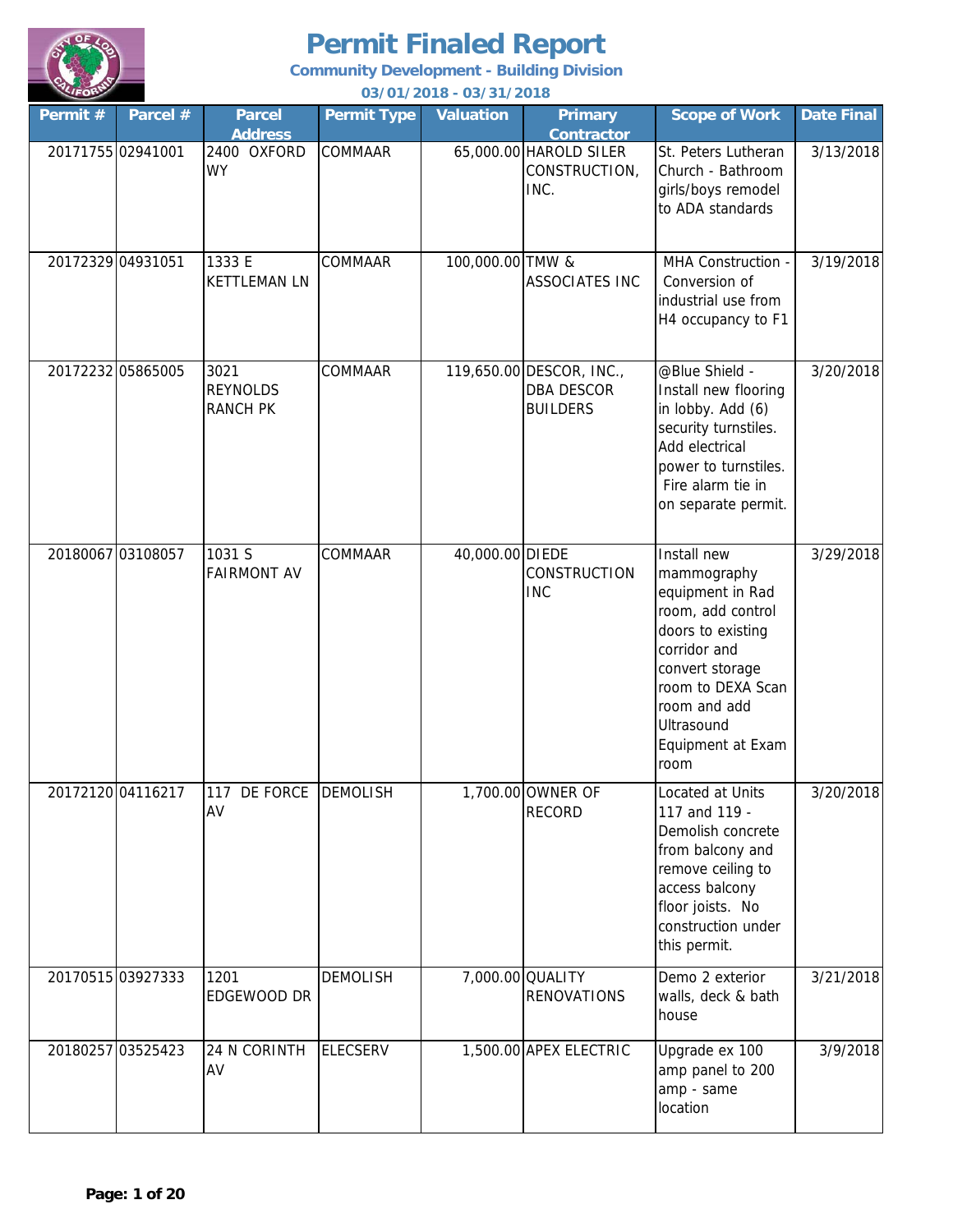

**Community Development - Building Division**

| VLIFORN<br>03/01/2018 - 03/31/2018 |                   |                                  |                    |                  |                                                                                           |                                                                                                                                  |                   |
|------------------------------------|-------------------|----------------------------------|--------------------|------------------|-------------------------------------------------------------------------------------------|----------------------------------------------------------------------------------------------------------------------------------|-------------------|
| Permit #                           | Parcel #          | <b>Parcel</b><br><b>Address</b>  | <b>Permit Type</b> | <b>Valuation</b> | <b>Primary</b><br><b>Contractor</b>                                                       | <b>Scope of Work</b>                                                                                                             | <b>Date Final</b> |
|                                    | 20180236 05829012 | 1726<br>WINDJAMMER<br>CT         | <b>EQUIP</b>       |                  | 8,200.00 ROOTER PRO<br>PLUMBING INC.,<br><b>DBA KNIGHTS</b><br>PLUMBING &<br><b>DRAIN</b> | Reroute existing<br>hot water pipelines<br>in slab to overhead                                                                   | 3/1/2018          |
| 20171624 03917007                  |                   | <b>EUREKA</b><br>731<br>AV       | <b>EQUIP</b>       |                  | 1,288.00 HENDERSON<br>BROS. CO. INC.                                                      | Replace secondary<br>(kitchen DWV) into<br>crawl space.<br>Connect to existing<br>secondary laundry<br>line. 4" ABS appx<br>14LF | 3/5/2018          |
|                                    | 20171639 02728040 | 2401<br><b>COCHRAN RD</b>        | <b>EQUIP</b>       |                  | 2,200.00 HENDERSON<br>BROS. CO. INC.                                                      | Replace Water<br>Heater in garage                                                                                                | 3/5/2018          |
|                                    | 20180424 03702308 | 413 N<br><b>FAIRMONT AV</b>      | <b>EQUIP</b>       |                  | 1,200.00 MCKENZIE<br>PLUMBING                                                             | Replace Water<br>Heater in garage                                                                                                | 3/5/2018          |
| 20180441 04715005                  |                   | 731 S<br>WASHINGTON<br><b>ST</b> | <b>EQUIP</b>       |                  | 3,100.00 AIR TECH<br><b>HEATING &amp; AIR</b><br>CONDITIONING                             | Replace floor<br>furnace in living<br>room                                                                                       | 3/6/2018          |
|                                    | 20180469 04302415 | 109 N SCHOOL<br><b>ST</b>        | <b>EQUIP</b>       |                  | 500.00 ROTOCO INC                                                                         | Flakos Tacos -<br>Replace 2 valves<br>and pressure test<br>gas line located @<br>123 W. Elm St.                                  | 3/6/2018          |
|                                    | 2017199104931006  | 300 S<br><b>BECKMAN RD</b>       | <b>EQUIP</b>       |                  | 8,400.00 GARY A EDWARDS                                                                   | Comm Bldg - North<br>American Specialty<br>Products - HVAC<br>replace package<br>unit on roof. Like<br>for like                  | 3/6/2018          |
|                                    | 20172880 05820014 | 1820 CAPE<br>COD CI              | <b>EQUIP</b>       |                  | 5,242.00 BELL BROTHER'S<br><b>HEATING AND</b><br>AIR INC.                                 | Furnace change<br>out - like for like                                                                                            | 3/6/2018          |
|                                    | 2018000104142024  | 171<br>RIVERGATE PL              | <b>EQUIP</b>       |                  | 1,800.00 OWNER OF<br><b>RECORD</b>                                                        | Replace furnace in<br>closet like for like.<br>Replace ductwork.                                                                 | 3/6/2018          |
|                                    | 20180239 04522004 | 415 S SCHOOL<br><b>ST</b>        | <b>EQUIP</b>       |                  | 2,100.00 ABC PLUMBING<br>HEATING & AIR<br>CONDITIONING                                    | Unit #1 - Replace<br>furnace in hall way                                                                                         | 3/6/2018          |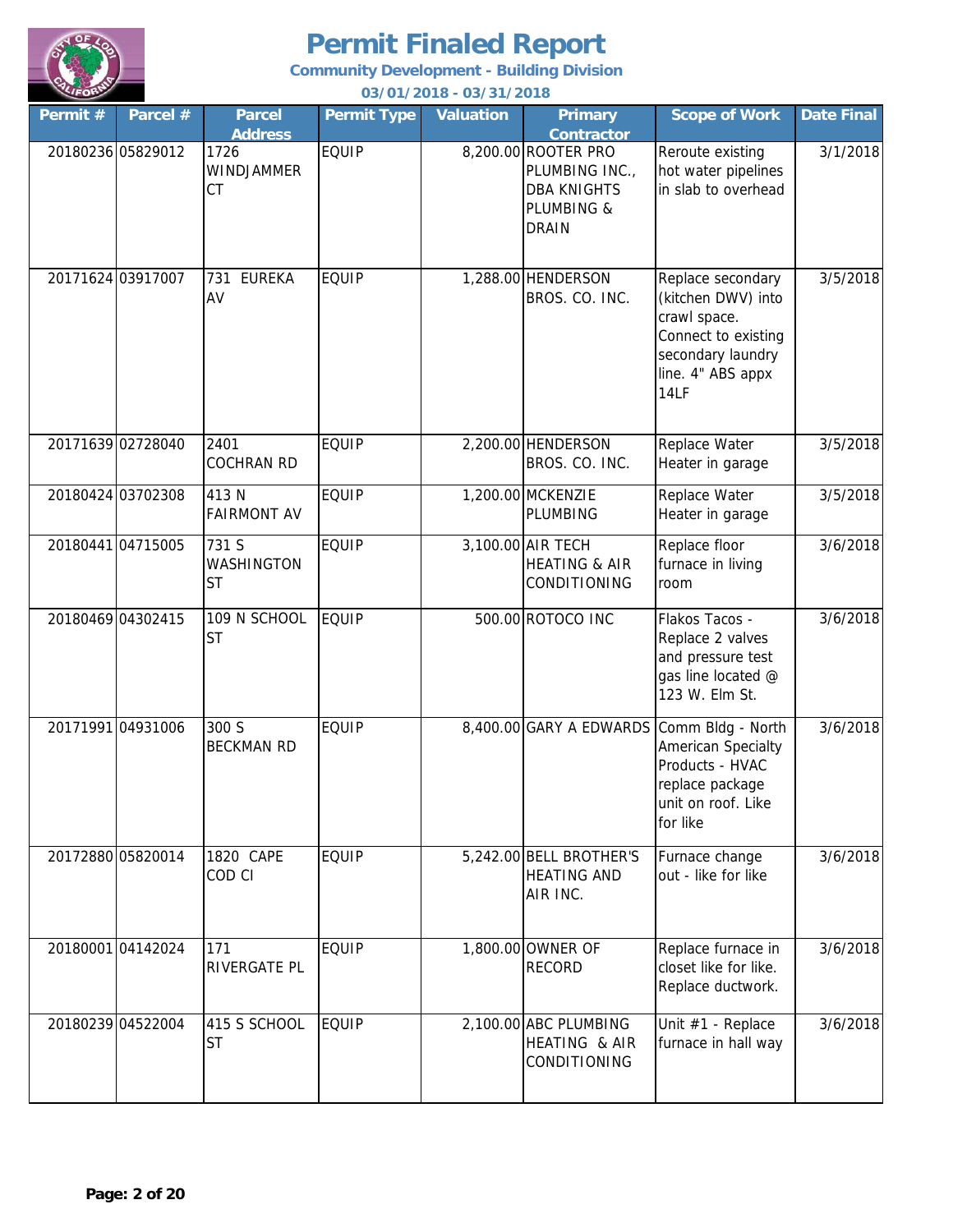

**Community Development - Building Division**

| Permit # | Parcel #          | <b>Parcel</b><br><b>Address</b> | <b>Permit Type</b> | <b>Valuation</b> | <b>Primary</b><br>Contractor                                                                         | <b>Scope of Work</b>                                                             | <b>Date Final</b> |
|----------|-------------------|---------------------------------|--------------------|------------------|------------------------------------------------------------------------------------------------------|----------------------------------------------------------------------------------|-------------------|
|          | 2018017302931040  | 509<br><b>APPLEWOOD</b><br>DR   | <b>EQUIP</b>       | 12,078.00 BONNEY | PLUMBING, LLC,<br><b>DBA BONNEY</b><br><b>PLUMBING</b><br><b>HEATING AIR &amp;</b><br>ROOTER SERVICE | Replace HVAC split<br>system like for like<br>in attic.                          | 3/6/2018          |
|          | 20172785 03937015 | 1725 LE BEC<br><b>CT</b>        | <b>EQUIP</b>       |                  | 2,585.00 ECO SYSTEMS<br><b>HEATING &amp; AIR</b>                                                     | Furnace & coil<br>replacement in<br>garage                                       | 3/7/2018          |
|          | 20171517 06009060 | 1901<br>REISLING DR             | <b>EQUIP</b>       |                  | 5,017.00 ALL AIR INC. DBA<br>ALL AIR HEATING<br>& AIR<br>CONDITIONING                                | Replace AC<br>condenser &<br>evaporator coil -<br>like for like                  | 3/8/2018          |
|          | 20171889 05861012 | <b>1473 S MILLS</b><br>AV       | <b>EQUIP</b>       |                  | 80.00 OWNER OF<br><b>RECORD</b>                                                                      | Repair 200amp<br>power supply to<br>sub-panel.                                   | 3/8/2018          |
|          | 2017058103118307  | 701<br>TAMARACK DR              | <b>EQUIP</b>       |                  | 8,500.00 PRO - TECH<br><b>HEATING &amp; AIR</b>                                                      | Change out<br>existing split<br>system. Same<br>location, Attic and<br>sideyard  | 3/9/2018          |
|          | 20171784 03127013 | 1318<br><b>ROBINSON LN</b>      | <b>EQUIP</b>       |                  | 2,591.00 CALIFORNIA<br><b>DELTA</b><br>MECHANICAL                                                    | Replace Water<br>Heater in garage                                                | 3/9/2018          |
|          | 20180353 03315012 | 830 DIANNA<br><b>DR</b>         | <b>EQUIP</b>       |                  | 2,400.00 STAGECOACH<br>PLUMBING                                                                      | Replace 30LF of<br>sewer line in rear<br>yard.                                   | 3/9/2018          |
|          | 20172855 02908402 | 415 PLUMAS<br><b>WY</b>         | <b>EQUIP</b>       |                  | 3,880.00 SJRRSS INC.                                                                                 | Replace 30 feet of<br>4" sewer line                                              | 3/9/2018          |
|          | 20172804 05824017 | 1715 WILLOW<br>POINT CT         | <b>EQUIP</b>       |                  | 8,690.00 GIDDENS<br><b>BROTHERS INC</b>                                                              | <b>HVAC changeout</b><br>split system. Like<br>for like                          | 3/12/2018         |
|          | 20172160 01561013 | 2401 EILERS<br>#403 LN          | <b>EQUIP</b>       |                  | 6,950.00 TOKAY HEATING<br>AND AIR<br>CONDITIONING                                                    | Located in Unit 403<br>- HVAC changeout<br>package unit n<br>roof. Like for like | 3/13/2018         |
|          | 20173019 03707106 | 123 S SUNSET<br>DR              | <b>EQUIP</b>       |                  | 11,662.00 ALL AIR INC. DBA<br>ALL AIR HEATING<br>& AIR<br>CONDITIONING                               | Replace package<br>unit like for like<br>package unit.                           | 3/13/2018         |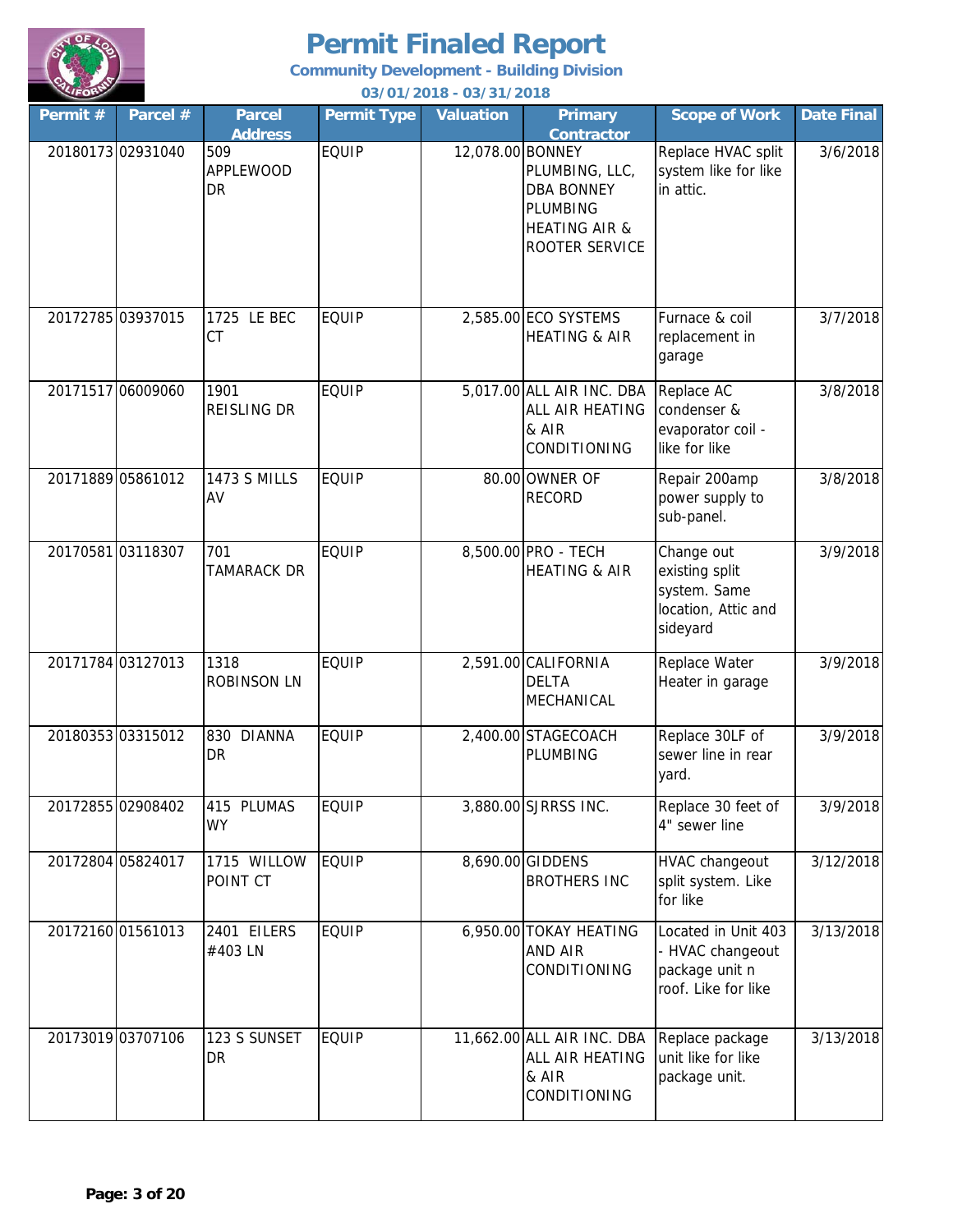

| Permit # | Parcel #          | <b>Parcel</b><br><b>Address</b> | <b>Permit Type</b> | <b>Valuation</b> | <b>Primary</b><br><b>Contractor</b>                                                      | <b>Scope of Work</b>                                                               | <b>Date Final</b> |
|----------|-------------------|---------------------------------|--------------------|------------------|------------------------------------------------------------------------------------------|------------------------------------------------------------------------------------|-------------------|
|          | 20172992 04711009 | 242 WATSON<br><b>ST</b>         | <b>EQUIP</b>       |                  | 1,870.00 GIDDENS<br><b>BROTHERS INC</b>                                                  | Install fireplace<br>insert using<br>existing 1/2" gas<br>line.                    | 3/13/2018         |
|          | 20180387 03321021 | 1101 W TOKAY<br><b>ST</b>       | <b>EQUIP</b>       |                  | 8,819.00 LODI SERVICE<br><b>HEATING &amp;</b><br>COOLING                                 | Located in suite 2 -<br>Change out<br>existing packet unit<br>located on the roof. | 3/13/2018         |
|          | 20180409 05856010 | 2053 KATNICH<br>LN              | <b>EQUIP</b>       |                  | 2,000.00 CALIFORNIA<br><b>DELTA</b><br>MECHANICAL                                        | Replace Water<br>Heater in garage<br>like for like                                 | 3/13/2018         |
|          | 20180102 03312007 | 907 ELLIOT PL                   | <b>EQUIP</b>       |                  | 18,156.00 ALL AIR INC DBA:<br><b>ALL AIR</b><br><b>HEATING &amp; AIR</b><br>CONDITIONING | Replace existing<br>HVAC split system -<br>same locations                          | 3/14/2018         |
|          | 20180545 04517024 | 210 W VINE ST                   | <b>EQUIP</b>       |                  | 850.00 ABILITY ACCESS<br>PLUMBING &<br><b>ROOTER</b>                                     | Replace water<br>heater in the<br>garage.                                          | 3/19/2018         |
|          | 20180069 03316063 | 811 S ROSE ST                   | <b>EQUIP</b>       |                  | 11,600.00 ALL AIR INC DBA:<br><b>ALL AIR</b><br><b>HEATING &amp; AIR</b><br>CONDITIONING | Replace HVAC<br>package unit like<br>for like                                      | 3/19/2018         |
|          | 20172961 02923030 | 2627 ALDER<br><b>GLEN DR</b>    | <b>EQUIP</b>       |                  | 3,450.00 BAKERS HEATING<br>& AIR                                                         | Replace furnace<br>only in closet.                                                 | 3/20/2018         |
|          | 20173020 04104016 | 224 EUREKA<br>AV                | EQUIP              |                  | 13,558.00 BELL BROTHER'S<br><b>HEATING AND</b><br>AIR INC.                               | <b>HVAC</b> changeout<br>split system. like<br>for like                            | 3/20/2018         |
|          | 20180119 06211034 | 445 E ALMOND<br>$-101$ DR       | <b>EQUIP</b>       |                  | 14,244.00 BELL BROTHER'S<br><b>HEATING AND</b><br>AIR INC.                               | Change out<br>existing split<br>system and<br>Waterheater -<br>same location       | 3/20/2018         |
|          | 20180141 03114010 | 705 WINDSOR<br><b>DR</b>        | <b>EQUIP</b>       |                  | 8,349.00 ALL AIR INC. DBA<br>ALL AIR HEATING<br>& AIR<br>CONDITIONING                    | Replace split<br>system like for like                                              | 3/20/2018         |
|          | 20180345 06032002 | 1311W<br>CENTURY #2 BL          | <b>EQUIP</b>       |                  | 450.00 OWNER OF<br><b>RECORD</b>                                                         | Located in Unit 2<br>Replace Water<br>Heater in closet<br>outside                  | 3/20/2018         |
|          | 20180530 03722208 | 614 W LOCUST<br><b>ST</b>       | <b>EQUIP</b>       |                  | 11,000.00 GREG KOEHLER<br><b>HEATING &amp; AIR</b>                                       | <b>HVAC changeout</b><br>package unit on<br>roof.                                  | 3/20/2018         |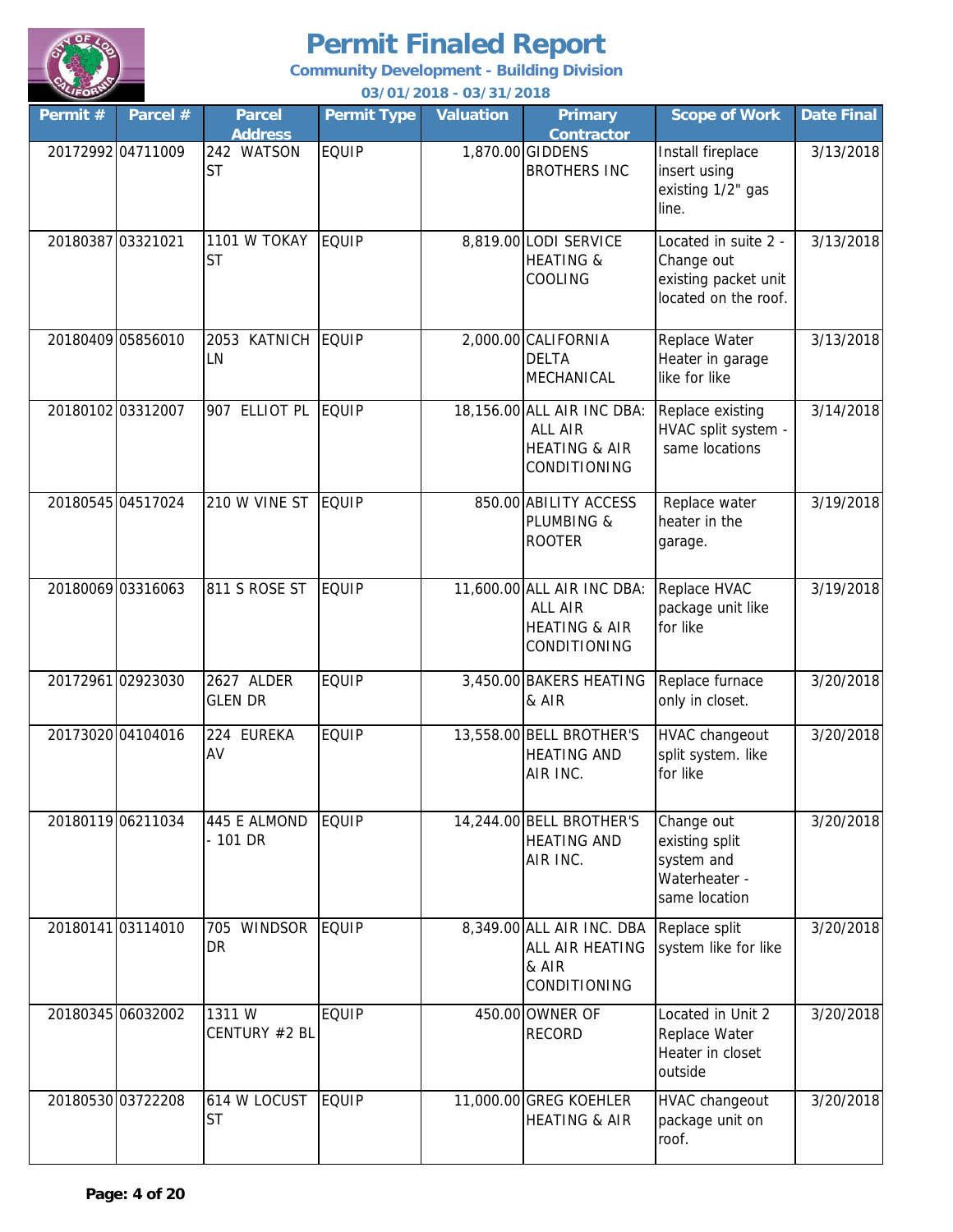

| $\sim$<br>Permit # | Parcel #          | <b>Parcel</b>                          | <b>Permit Type</b> | 03/01/2010 - 03/31/2010<br><b>Valuation</b> | <b>Primary</b><br><b>Contractor</b>                                                            | <b>Scope of Work</b>                                                                                   | <b>Date Final</b> |
|--------------------|-------------------|----------------------------------------|--------------------|---------------------------------------------|------------------------------------------------------------------------------------------------|--------------------------------------------------------------------------------------------------------|-------------------|
|                    | 20180388 05824009 | <b>Address</b><br>1845<br>LAKESHORE DR | <b>EQUIP</b>       |                                             | 1,500.00 A CASTILLO AND<br><b>SONS PLUMBING</b>                                                | Replace Water<br>Heater like for like<br>in garage                                                     | 3/20/2018         |
|                    | 20180368 03924009 | 742 W TURNER EQUIP<br><b>RD</b>        |                    |                                             | 8,900.00 ALL AIR INC.<br>DBA: ALL AIR<br><b>HEATING &amp; AIR</b><br>CONDITIONING              | Replace HVAC split<br>system like for like                                                             | 3/21/2018         |
|                    | 20180392 06233003 | 301 ALMOND<br><b>DR</b>                | <b>EQUIP</b>       |                                             | 5,900.00 PREVENTATIVE<br><b>MAINTENANCE</b><br><b>GROUP DBA PMG</b><br><b>HEATING &amp; AC</b> | Replace HVAC<br>package unit on<br>roof                                                                | 3/21/2018         |
|                    | 20180557 03316016 | 506 ST CLAIRE EQUIP<br><b>DR</b>       |                    |                                             | 17,072.00 ABC PLUMBING<br>HEATING & AIR<br>CONDITIONING                                        | Replace HVAC split<br>system                                                                           | 3/21/2018         |
|                    | 20180317 03314322 | 821<br><b>DIANNA</b><br>DR             | <b>EQUIP</b>       |                                             | 5,120.00 LODI SERVICE<br><b>HEATING &amp;</b><br>COOLING                                       | Install new mini<br>split system.                                                                      | 3/21/2018         |
|                    | 20171883 05863002 | <b>1907 S MILLS</b><br>#4 AV           | <b>EQUIP</b>       |                                             | 400.00 OWNER OF<br><b>RECORD</b>                                                               | Unit #4 - Replace<br>(2) existing<br>tub/surrounds with<br>new<br>tubs/surrounds                       | 3/21/2018         |
|                    | 20172484 05862006 | <b>1907 S MILLS</b><br>#2 AV           | <b>EQUIP</b>       |                                             | 1,600.00 JOHN PACELLI                                                                          | Located at Unit 3<br>Replace (2)<br>existing tub<br>surrounds                                          | 3/21/2018         |
| 20172485 05862007  |                   | <b>1907 S MILLS</b><br>#3 AV           | <b>EQUIP</b>       |                                             | 1,600.00 JOHN PACELLI                                                                          | Located at Unit 2<br>Replace (2)<br>existing tub<br>surrounds                                          | 3/21/2018         |
|                    | 20172433 06236044 | 424<br>SPARROW<br>LN                   | <b>EQUIP</b>       |                                             | 8,162.00 ALL AIR INC. DBA<br>ALL AIR HEATING<br>& AIR<br><b>CONDITIONING</b>                   | Replace HVAC split<br>system - like for like                                                           | 3/22/2018         |
|                    | 20172331 03515005 | 140 S<br><b>CORINTH AV</b>             | <b>EQUIP</b>       | 6,800.00 B & W                              | MECHANICAL INC                                                                                 | Replace package<br>unit and ductwork.<br>Like for like                                                 | 3/22/2018         |
|                    | 20172573 04128024 | 1304<br>RIVERGATE DR                   | <b>EQUIP</b>       |                                             | 2,000.00 COACHES HVAC<br><b>EXTRAORDINAIR</b>                                                  | HVAC change out -<br>split system like for<br>like furnace in<br>closet condensor<br>outside on ground | 3/22/2018         |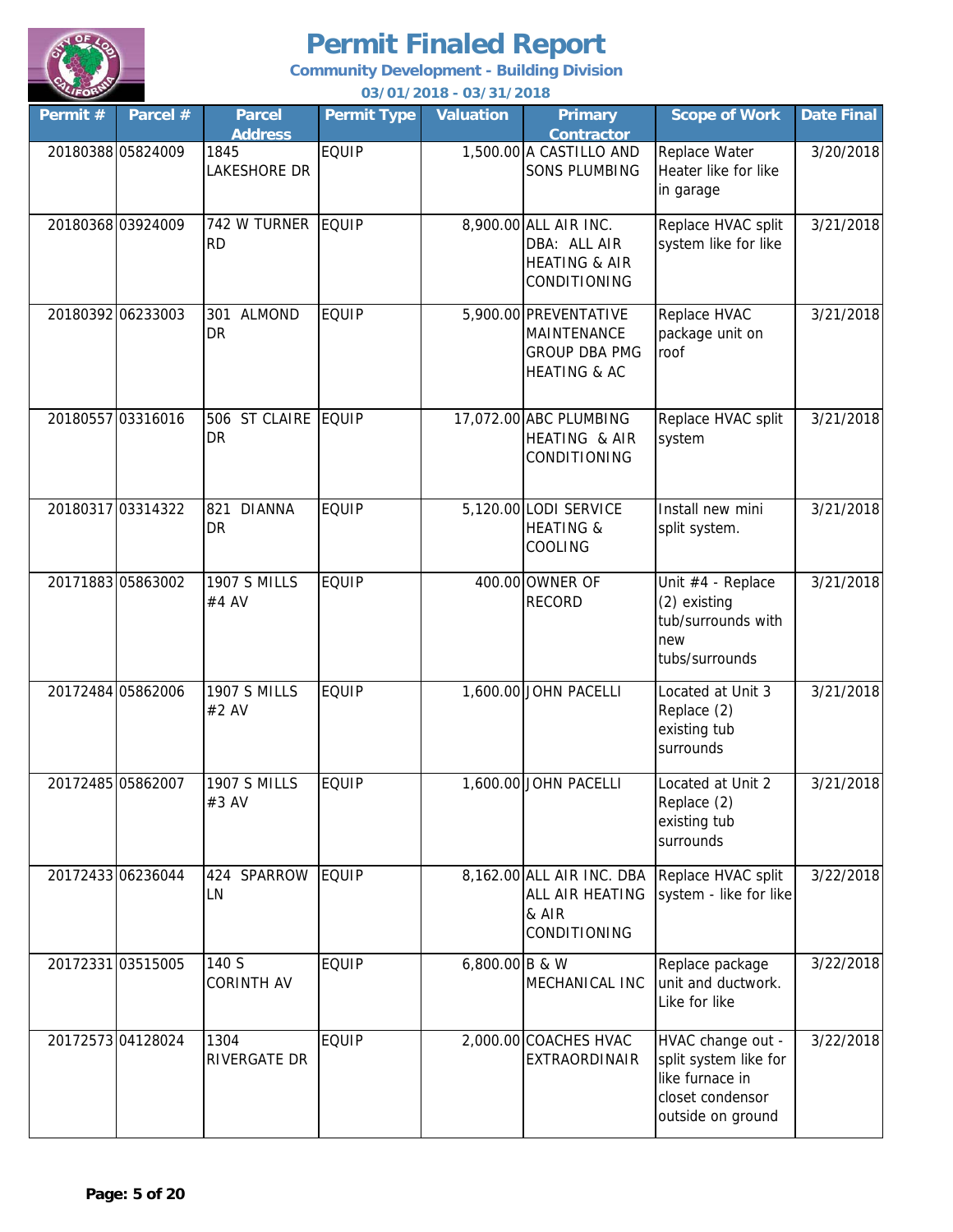

**Community Development - Building Division**

| Permit #          | Parcel #          | <b>Parcel</b><br><b>Address</b>    | <b>Permit Type</b> | <b>Valuation</b> | <b>Primary</b><br><b>Contractor</b>                                               | <b>Scope of Work</b>                                                                                      | Date Final |
|-------------------|-------------------|------------------------------------|--------------------|------------------|-----------------------------------------------------------------------------------|-----------------------------------------------------------------------------------------------------------|------------|
|                   | 20172653 06236006 | 310 SPARROW<br>LN                  | <b>EQUIP</b>       |                  | 10,196.00 ALL AIR INC DBA:<br>ALL AIR<br><b>HEATING &amp; AIR</b><br>CONDITIONING | Replace existing<br>package unit - like<br>for like                                                       | 3/22/2018  |
|                   | 20180522 02909214 | 2019 DEBBIE<br>LN                  | <b>EQUIP</b>       |                  | 3,500.00 PHIL AND PAUL'S<br>PLUMBING                                              | Replace 40 LF of<br>sewer line in side<br>yard                                                            | 3/22/2018  |
|                   | 20180467 02907039 | <b>WHITNEY</b><br>411<br><b>ST</b> | <b>EQUIP</b>       |                  | 1,190.00 BARNHART<br><b>ELECTRIC</b>                                              | Panel upgrade<br>from 100 amp to<br>200 amp. Same<br>location.                                            | 3/23/2018  |
|                   | 20180454 02713230 | 330<br><b>KRISTMONT ST</b>         | <b>EQUIP</b>       |                  | 6,800.00 BAKERS HEATING<br>& AIR                                                  | Replace<br>evaporation coil,<br>located in the<br>laundry room and<br>condenser, located<br>on the ground | 3/23/2018  |
|                   | 20172400 03927113 | 1420<br>EDGEWOOD DR                | <b>EQUIP</b>       |                  | 12,995.00 TOKAY HEATING<br>AND AIR<br>CONDITIONING                                | Replace existing<br>HVAC split system<br>outside and in attic                                             | 3/26/2018  |
|                   | 20172323 04142014 | 134<br>RIVERGATE PL                | EQUIP              |                  | 9,370.00 ALL AIR INC. DBA<br>ALL AIR HEATING<br>& AIR<br>CONDITIONING             | Repalce HVAC split<br>system -like for like                                                               | 3/27/2018  |
|                   | 20172511 02909104 | 2101 W ELM ST EQUIP                |                    |                  | 16,045.00 TOKAY HEATING<br>AND AIR<br><b>CONDITIONING</b>                         | Change out<br>existing split<br>system - same<br>location - outside<br>and in garage                      | 3/27/2018  |
|                   | 20180209 06224035 | 115 ARBOR CT                       | EQUIP              |                  | 1,000.00 CONTRERAS<br>PLUMBING A<br>PARTNERSHIP                                   | Replace Water<br>Heater in garage                                                                         | 3/27/2018  |
|                   | 20180360 03522038 | 706<br>WESTWOOD AV                 | <b>EQUIP</b>       |                  | 2,600.00 TOKAY HEATING<br><b>AND AIR</b><br>CONDITIONING                          | Replace existing<br>double sided wall<br>furnace with new.<br>Like for like.                              | 3/28/2018  |
| 20180411 05830001 |                   | 1633<br><b>CAMPHOR WY</b>          | <b>EQUIP</b>       |                  | 12,000.00 SUNSTONE HOME<br>SERVICES INC                                           | Replace HVAC split<br>system                                                                              | 3/28/2018  |
|                   | 2018046304719118  | 235 HILBORN<br><b>ST</b>           | <b>EQUIP</b>       |                  | 0.00 OWNER OF<br><b>RECORD</b>                                                    | @ 235 1/2 B - Set<br>new electrical meter                                                                 | 3/28/2018  |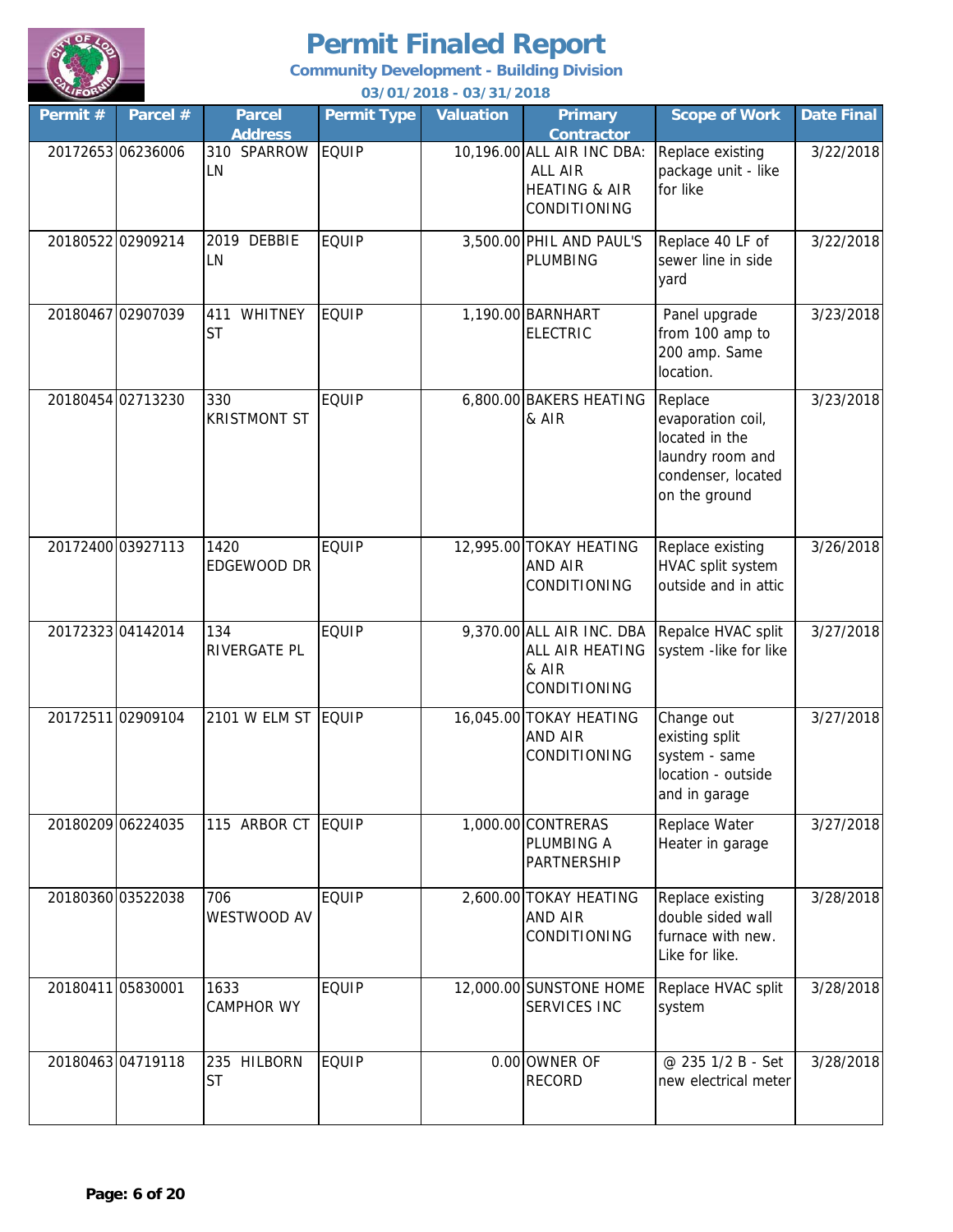

| Permit # | Parcel #          | <b>Parcel</b>                                     | <b>Permit Type</b> | 037 0 17 20 10 - 037 3 17 20 10<br><b>Valuation</b> | <b>Primary</b>                                                                | <b>Scope of Work</b>                                                                                                                                                                                                                                                                                                                                                                                                                                                                                                                                                                                                                                                                                                                                                                                                                                                                                                                                                                                                                                                                                                                                                                                                                                                                                                                                                                                                                                                                                                                                                                                                                                                                                                                                                                                                                                                                                                                                                                                                                                                                                                                                                                                                                                                                                                                                                                                                                                                                                                                                                                                                                                                                                                                                                | <b>Date Final</b> |
|----------|-------------------|---------------------------------------------------|--------------------|-----------------------------------------------------|-------------------------------------------------------------------------------|---------------------------------------------------------------------------------------------------------------------------------------------------------------------------------------------------------------------------------------------------------------------------------------------------------------------------------------------------------------------------------------------------------------------------------------------------------------------------------------------------------------------------------------------------------------------------------------------------------------------------------------------------------------------------------------------------------------------------------------------------------------------------------------------------------------------------------------------------------------------------------------------------------------------------------------------------------------------------------------------------------------------------------------------------------------------------------------------------------------------------------------------------------------------------------------------------------------------------------------------------------------------------------------------------------------------------------------------------------------------------------------------------------------------------------------------------------------------------------------------------------------------------------------------------------------------------------------------------------------------------------------------------------------------------------------------------------------------------------------------------------------------------------------------------------------------------------------------------------------------------------------------------------------------------------------------------------------------------------------------------------------------------------------------------------------------------------------------------------------------------------------------------------------------------------------------------------------------------------------------------------------------------------------------------------------------------------------------------------------------------------------------------------------------------------------------------------------------------------------------------------------------------------------------------------------------------------------------------------------------------------------------------------------------------------------------------------------------------------------------------------------------|-------------------|
|          | 20180642 04307306 | <b>Address</b><br>11 N<br>WASHINGTON<br><b>ST</b> | EQUIP              |                                                     | <b>Contractor</b><br>2,940.00 LODI SERVICE<br><b>HEATING &amp;</b><br>COOLING | @ 9 N. Washington<br>St., $#A &#B</math><br>Duplex - Wall<br>furnace change out<br>(2) - same location</td><td>3/28/2018</td></tr><tr><td></td><td>20180561 04109010</td><td>309 OLIVE CT</td><td><b>EQUIP</b></td><td></td><td>1,300.00 MCKENZIE<br>PLUMBING</td><td>Replace Water<br>Heater in garage</td><td>3/28/2018</td></tr><tr><td></td><td>20180706 03903014</td><td>1140 W<br><b>TURNER RD</b></td><td><b>EQUIP</b></td><td></td><td>5,785.00 BELL BROTHER'S<br><b>HEATING AND</b><br>AIR INC.</td><td>40 feet trench-less<br>sewer replacement</td><td>3/28/2018</td></tr><tr><td></td><td>20180670 02931002</td><td>506 PLUM CT</td><td><b>EQUIP</b></td><td></td><td>1,300.00 MCKENZIE<br>PLUMBING</td><td>Replace Water<br>Heater in garage</td><td>3/29/2018</td></tr><tr><td></td><td>20180423 03937012</td><td>1704 LE BEC<br><b>CT</b></td><td><b>EQUIP</b></td><td></td><td>18,993.00 HONEYS AIR INC</td><td>Replace existing<br>HVAC split system.<br>Like for like.</td><td>3/29/2018</td></tr><tr><td></td><td>20163378 02956007</td><td>224<br><b>HEIRLOOM AV</b></td><td><b>FIRE</b></td><td></td><td>0.00 BARSOTTI'S FIRE<br><b>PROTECTION</b></td><td>Fire Sprinklers for<br>New Single Family<br>Dwelling MP203</td><td>3/1/2018</td></tr><tr><td>20180156 04932011</td><td></td><td>225 N GUILD<br>AV</td><td><b>FIRE</b></td><td></td><td>0.00 CEN CAL FIRE<br><b>SYSTEMS INC</b></td><td>Cepheid -<br>Overhead fire<br>sprinklers T.I. (4<br>heads)</td><td>3/1/2018</td></tr><tr><td>20163268 02955001</td><td></td><td>NOBEL AV<br>111</td><td><b>FIRE</b></td><td></td><td>0.00 BARSOTTI'S FIRE<br><b>PROTECTION</b></td><td>Fire Sprinklers for<br>New Single Family<br>Dwelling MP401</td><td>3/5/2018</td></tr><tr><td></td><td>20180366 04521002</td><td>100 W LODI AV</td><td><b>FIRE</b></td><td></td><td><math>0.00</math> THE FIRE<br><b>SPRINKLER</b><br>COMPANY</td><td>CVS - Fire Sprinkler<br>IΤ</td><td>3/8/2018</td></tr><tr><td></td><td>20163371 02956006</td><td>216<br>HEIRLOOM AV</td><td><b>FIRE</b></td><td></td><td>0.00 BARSOTTI'S FIRE<br><b>PROTECTION</b></td><td>Fire Sprinklers for<br>New Single Family<br>Dwelling MP202</td><td>3/12/2018</td></tr><tr><td></td><td>20151820 02954011</td><td>2763 DAZZLER<br><b>STREET</b></td><td><b>FIRE</b></td><td></td><td>0.00 BARSOTTI'S FIRE<br><b>PROTECTION</b></td><td>FIRE SPRINKLER<br><b>SYSTEM FOR ROSE</b><br><b>GATE MASTER</b><br><b>PLAN 302</b></td><td>3/15/2018</td></tr><tr><td></td><td>20163390 02955031</td><td>176<br><b>HEIRLOOM AV</b></td><td><b>FIRE</b></td><td></td><td>0.00 BARSOTTI'S FIRE<br><b>PROTECTION</b></td><td>Fire Sprinklers for<br>New Single Family<br>Dwelling MP401</td><td>3/15/2018</td></tr></tbody></table>$ |                   |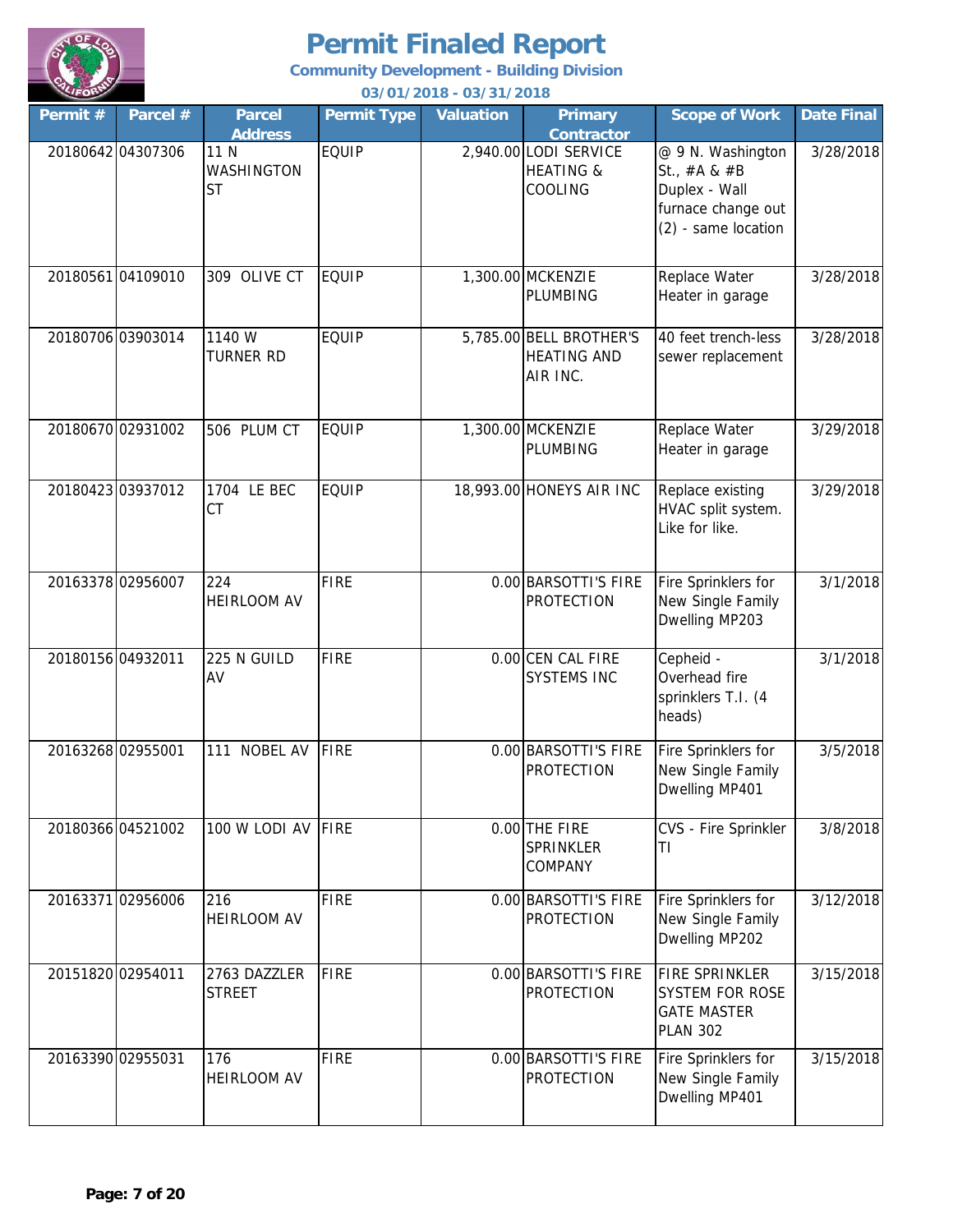

**Community Development - Building Division**

| VLIFORD           |                   |                                                           |                    | 03/01/2018 - 03/31/2018 |                                                            |                                                                                                                                                                                                               |                   |
|-------------------|-------------------|-----------------------------------------------------------|--------------------|-------------------------|------------------------------------------------------------|---------------------------------------------------------------------------------------------------------------------------------------------------------------------------------------------------------------|-------------------|
| Permit #          | Parcel #          | <b>Parcel</b><br><b>Address</b>                           | <b>Permit Type</b> | <b>Valuation</b>        | <b>Primary</b><br><b>Contractor</b>                        | <b>Scope of Work</b>                                                                                                                                                                                          | <b>Date Final</b> |
| 20170184 05865025 |                   | 2951 Reynolds<br>Ranch Parkway                            | <b>FIRE</b>        |                         | 0.00 Sierra Valley Fire<br>Protection                      | Apartment Bldg "A"<br><b>Install Fire</b><br>Sprinkler System                                                                                                                                                 | 3/15/2018         |
|                   | 20170188 05865025 | 2951 Reynolds<br>Ranch Parkway                            | <b>FIRE</b>        |                         | 0.00 Sierra Valley Fire<br>Protection                      | Apartment Building<br>"B" Install Fire<br>Sprinkler System                                                                                                                                                    | 3/15/2018         |
|                   | 20170687 05865004 | 2951<br><b>REYNOLDS</b><br><b>RANCH</b><br><b>PARKWAY</b> | <b>FIRE</b>        |                         | 0.00 SACRAMENTO<br>CONTROL<br><b>SYSTEMS</b>               | Rubicon<br>Apartments,<br>Building A; Install<br>Fire alarm system                                                                                                                                            | 3/19/2018         |
|                   | 20170688 05865004 | 2951<br><b>REYNOLDS</b><br><b>RANCH</b><br><b>PARKWAY</b> | <b>FIRE</b>        |                         | 0.00 SACRAMENTO<br>CONTROL<br><b>SYSTEMS</b>               | Rubicon<br>Apartments,<br>Building B; Install<br>Fire alarm system.                                                                                                                                           | 3/19/2018         |
| 20163217 02744027 |                   | 1208<br>SAUVIGNON CT                                      | <b>FIRE</b>        |                         | 0.00 BARSOTTI'S FIRE<br><b>PROTECTION</b>                  | Fire Sprinklers for<br>New Single Family<br>Dwelling MP1                                                                                                                                                      | 3/19/2018         |
|                   | 20163254 02956073 | 3021<br>CELEBRATION<br>DR                                 | <b>FIRE</b>        |                         | 0.00 BARSOTTI'S FIRE<br><b>PROTECTION</b>                  | Fire Sprinklers for<br>New Single Family<br>Dwelling MP302                                                                                                                                                    | 3/19/2018         |
|                   | 20172248 05865005 | 3021<br><b>REYNOLDS</b><br><b>RANCH PK</b>                | <b>FIRE</b>        |                         | 0.00 DESCOR, INC.,<br><b>DBA DESCOR</b><br><b>BUILDERS</b> | @Blue Shield -<br>Modify (2) Fire<br>Alarm system as<br>required for<br>installation of (6)<br>security turnstiles.                                                                                           | 3/20/2018         |
|                   | 20180357 04303404 | 5 S SCHOOL ST                                             | <b>FIRE</b>        |                         | 0.00 SIERRA<br>SPRINKLER<br>SERVICES, INC                  | Located in<br>basement at 7 S<br>School St - Lodi<br>Hotel - Repair leak,<br>replace painted<br>heads and replace<br>2 missing pipes in<br>existing sprinkler<br>system - Work<br>started without a<br>permit | 3/20/2018         |
|                   | 20163257 02956003 | 192<br><b>HEIRLOOM AV</b>                                 | <b>FIRE</b>        |                         | 0.00 BARSOTTI'S FIRE<br><b>PROTECTION</b>                  | Fire Sprinklers for<br>New Single Family<br>Dwelling MP302                                                                                                                                                    | 3/21/2018         |
|                   | 20172901 05869028 | 135 BING DR                                               | <b>FIRE</b>        |                         | 0.00 THORPE DESIGN                                         | <b>Install Fire</b><br>Sprinkler System in<br>New Single Family<br>Dwelling MP3                                                                                                                               | 3/23/2018         |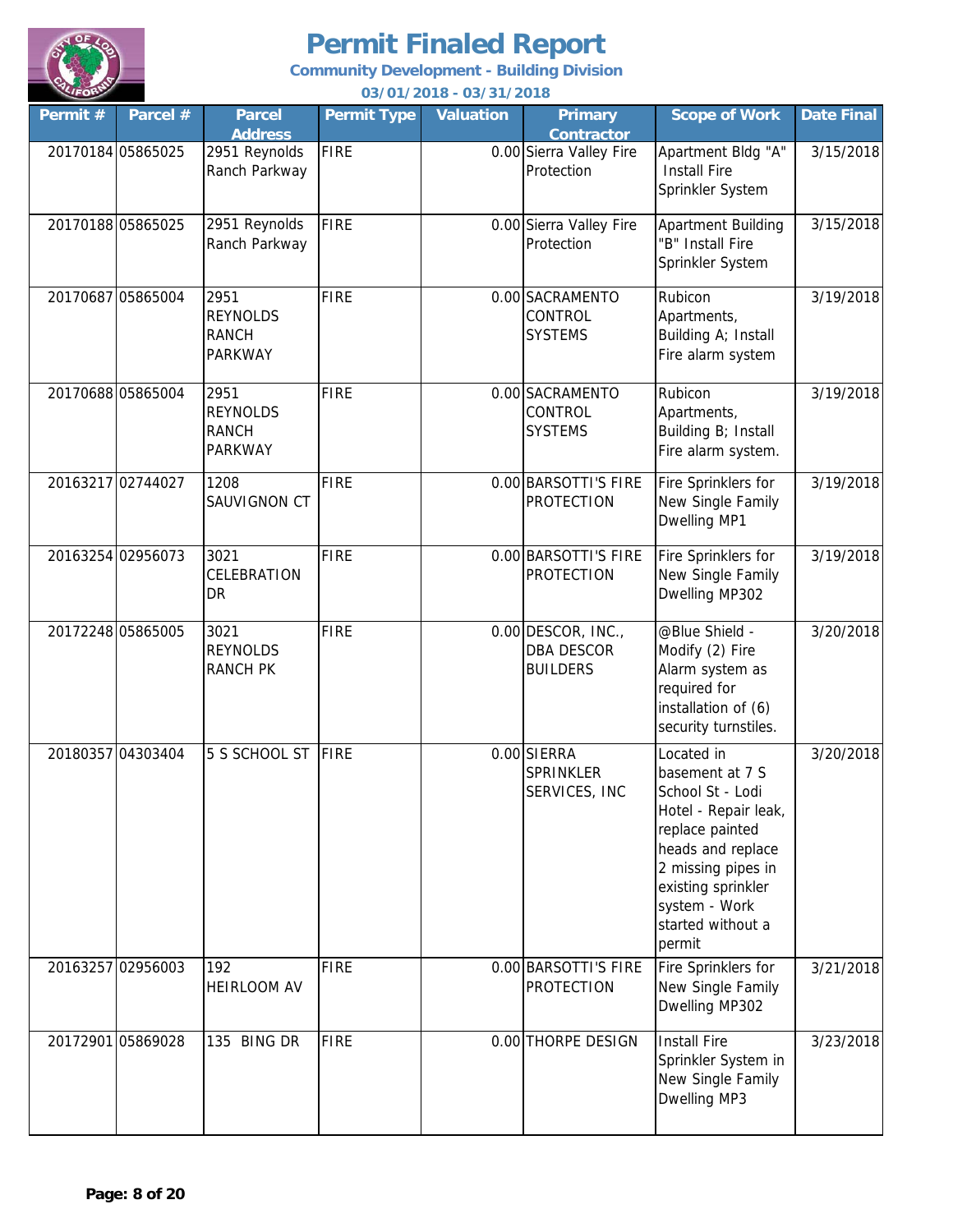

| Permit#           | Parcel #          | <b>Parcel</b><br><b>Address</b> | <b>Permit Type</b> | <b>Valuation</b> | <b>Primary</b><br><b>Contractor</b>            | <b>Scope of Work</b>                                                                            | <b>Date Final</b> |
|-------------------|-------------------|---------------------------------|--------------------|------------------|------------------------------------------------|-------------------------------------------------------------------------------------------------|-------------------|
|                   | 20172902 05869029 | 3014 ADRIANA<br>LN              | <b>FIRE</b>        |                  | 0.00 THORPE DESIGN                             | Install Fire<br>Sprinkler System<br>for New Single<br><b>Family Dwelling</b><br>MP3             | 3/23/2018         |
|                   | 20172903 05869030 | 3020 ADRIANA<br>LN              | <b>FIRE</b>        |                  | 0.00 THORPE DESIGN                             | Install Fire<br>Sprinkler System<br>for New Single<br><b>Family Dwelling</b><br>MP1             | 3/23/2018         |
|                   | 20172904 05869049 | 3039 OLYMPIC<br>AV              | <b>FIRE</b>        |                  | 0.00 THORPE DESIGN                             | Install Fire<br>Sprinkler System<br>for New Single<br><b>Family Dwelling</b><br>MP <sub>2</sub> | 3/26/2018         |
|                   | 20172905 05869050 | 3033 OLYMPIC<br>AV              | <b>FIRE</b>        |                  | 0.00 THORPE DESIGN                             | Install Fire<br>Sprinklers in New<br>Single Family<br>Dwelling MP1                              | 3/26/2018         |
|                   | 20151672 02954009 | 2747 DAZZLER<br><b>STREET</b>   | <b>FIRE</b>        |                  | 0.00 BARSOTTI'S FIRE<br><b>PROTECTION</b>      | New SFD - Fire<br>sprinklers - Plan<br>402                                                      | 3/27/2018         |
| 20172906 05869051 |                   | 3027 OLYMPIC<br>AV              | <b>FIRE</b>        |                  | 0.00 THORPE DESIGN                             | Install Fire<br>Sprinkler System in<br>New Single Family<br>Dwelling MP1                        | 3/28/2018         |
|                   | 20163216 02744026 | 1214<br>SAUVIGNON CT            | <b>FIRE</b>        |                  | 0.00 BARSOTTI'S FIRE<br><b>PROTECTION</b>      | Fire Sprinklers for<br>New Single Family<br>Dwelling MP2                                        | 3/28/2018         |
|                   | 20163366 02954027 | 249<br><b>LANDMARK LN</b>       | <b>FIRE</b>        |                  | 0.00 BARSOTTI'S FIRE<br><b>PROTECTION</b>      | Fire Sprinklers for<br>New Single Family<br>Dwelling MP101                                      | 3/29/2018         |
|                   | 20180197 05858066 | 1466<br>CENTENNIAL<br>DR        | PV                 |                  | 25,000.00 CALIFORNIA<br>SOLAR SYSTEMS,<br>INC. | Residential PV,<br>roof-mounted                                                                 | 3/6/2018          |
|                   | 20180199 02934017 | 2513 W ELM ST                   | <b>PV</b>          | 14,415.00 SST    | <b>CONSTRUCTION</b><br><b>LLC</b>              | Residential PV,<br>roof-mounted                                                                 | 3/15/2018         |
| 20172746 03303311 |                   | 1801 CORBIN<br>LN               | PV                 |                  | 24,000.00 1ST LIGHT<br><b>ENERGY INC</b>       | 6.5 kW PV system.<br>Service Panel<br>Upgrage on<br>separate permit.                            | 3/23/2018         |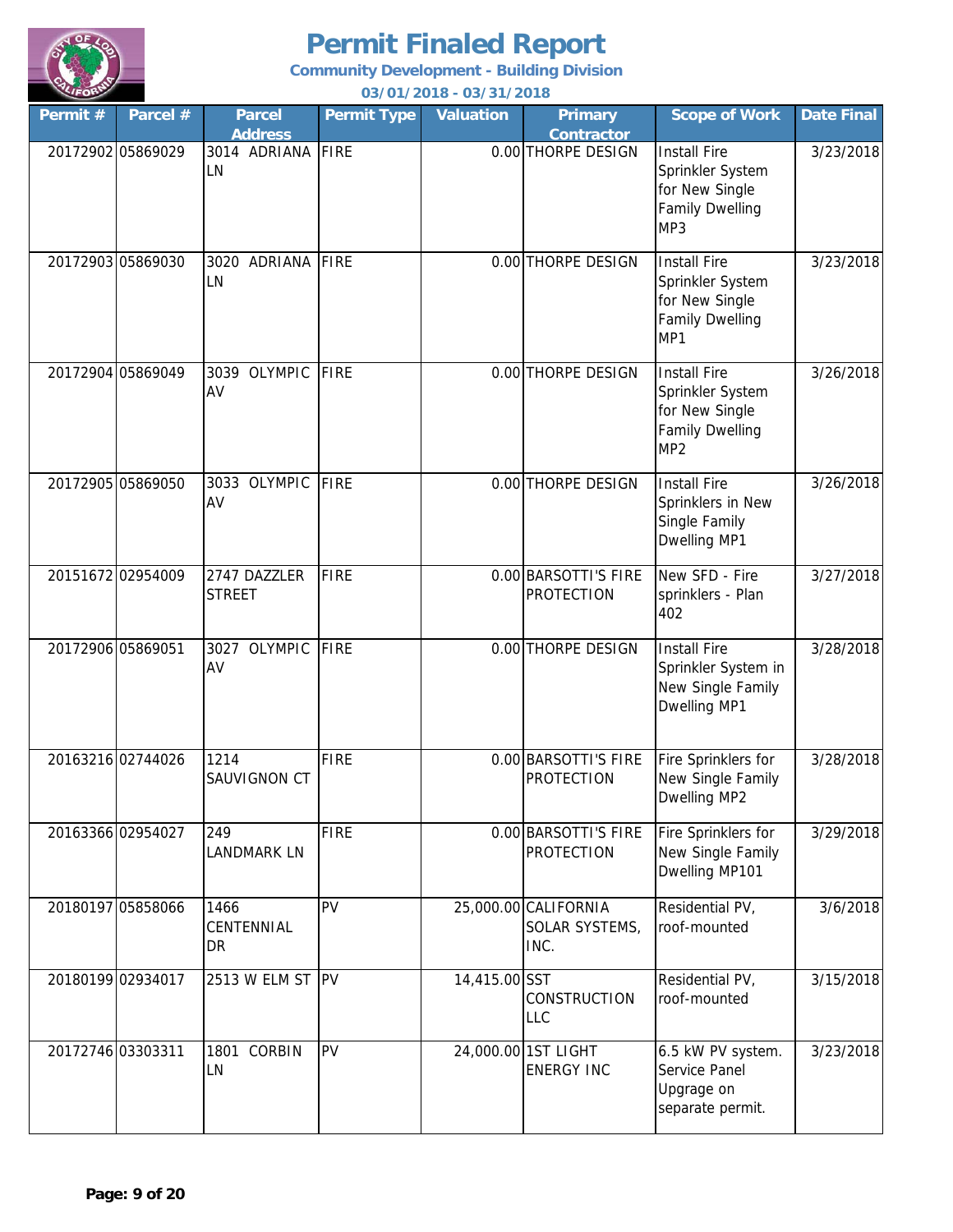

| Permit #          | Parcel #          | <b>Parcel</b>                      | <b>Permit Type</b> | 037 0 17 20 10 - 037 3 17 20 10<br><b>Valuation</b> | <b>Primary</b>                                                       | <b>Scope of Work</b>                                                                | <b>Date Final</b> |
|-------------------|-------------------|------------------------------------|--------------------|-----------------------------------------------------|----------------------------------------------------------------------|-------------------------------------------------------------------------------------|-------------------|
|                   | 20180105 02933012 | <b>Address</b><br>2621 TEJON ST PV |                    | 18,144.00 BOGETTI                                   | <b>Contractor</b><br>CONSTRUCTION,<br>INC.                           | 3.8 kW PV system                                                                    | 3/27/2018         |
|                   | 20180195 06235014 | 412 ELGIN AV                       | PV                 | 13,000.00 INFINITY                                  | ENERGY, INC.                                                         | Residential PV,<br>roof-mounted                                                     | 3/28/2018         |
|                   | 20170010 04906029 | 1101 E LODI AV PV                  |                    |                                                     | 50,000.00 SUN KISS SOLAR                                             | "Scotto Winery"<br><b>Install Roof</b><br>Mounted PV<br>system 145 KW               | 3/28/2018         |
| 20180116 06207018 |                   | 474 VALLEY AV REROOF               |                    |                                                     | 15,136.00 QUALITY FIRST<br><b>HOME</b><br><b>IMPROVEMENT</b><br>INC. | Tear off 1 layer of<br>comp roof, install 1<br>layer of cool roof<br>comp.          | 3/1/2018          |
|                   | 20180358 05836010 | 2218<br>MANZANITA CT               | <b>REROOF</b>      | 14,875.00 CAME'S                                    | ROOFING, INC.                                                        | Tear off wood<br>shake. Install 7/16<br>foil backed OSB.<br>Install comp.           | 3/6/2018          |
| 20172847 03731039 |                   | 241 S<br>HUTCHINS ST               | <b>REROOF</b>      |                                                     | 3,000.00 NOBLE H BROWN<br>ROOFING CO                                 | Dwelling - Tear off<br>1 layer of comp<br>roof, reroof with<br>cool roof            | 3/6/2018          |
| 20172848 03731039 |                   | 241 S<br><b>HUTCHINS ST</b>        | <b>REROOF</b>      |                                                     | 1,320.00 NOBLE H BROWN<br>ROOFING CO                                 | Detached garage -<br>Tear off 1 layer of<br>comp reroof with<br>cool roof           | 3/6/2018          |
|                   | 20180272 04745034 | 320 S<br><b>CHEROKEE LN</b>        | <b>REROOF</b>      |                                                     | 15,129.00 COOL ROOFING<br>SYSTEMS, INC<br><b>DBA CRS</b>             | Comm Bldg -<br>Install 1 layer of<br>white duro last<br>50mil PVC over<br>existing. | 3/7/2018          |
| 20180476 04306708 |                   | 322 E WALNUT<br><b>ST</b>          | <b>REROOF</b>      |                                                     | 7,000.00 BLUE VALLEY<br><b>ROOFING</b>                               | Tear off 2 layers of<br>comp, reroof with<br>cool roof comp.                        | 3/9/2018          |
| 20180519 04721008 |                   | 326 E EDEN ST                      | <b>REROOF</b>      |                                                     | 6,500.00 PRESTIGE<br><b>ROOFING</b>                                  | Tear off comp.<br>Install comp. Cool<br>Roof                                        | 3/15/2018         |
| 20180518 02907039 |                   | WHITNEY<br>411<br><b>ST</b>        | <b>REROOF</b>      |                                                     | 8,325.00 CENTRAL PACIFIC<br>ROOFING INC                              | Remove existing 1<br>layer of comp roof,<br>install cool roof<br>comp.              | 3/19/2018         |
|                   | 20180578 03509003 | 1913<br><b>MARIPOSA WY</b>         | <b>REROOF</b>      |                                                     | 4,800.00 SAN LEANDRO<br><b>PAINTING &amp;</b><br>ROOFING CO.         | Install cool roof<br>comp over 1 layer<br>of comp.                                  | 3/21/2018         |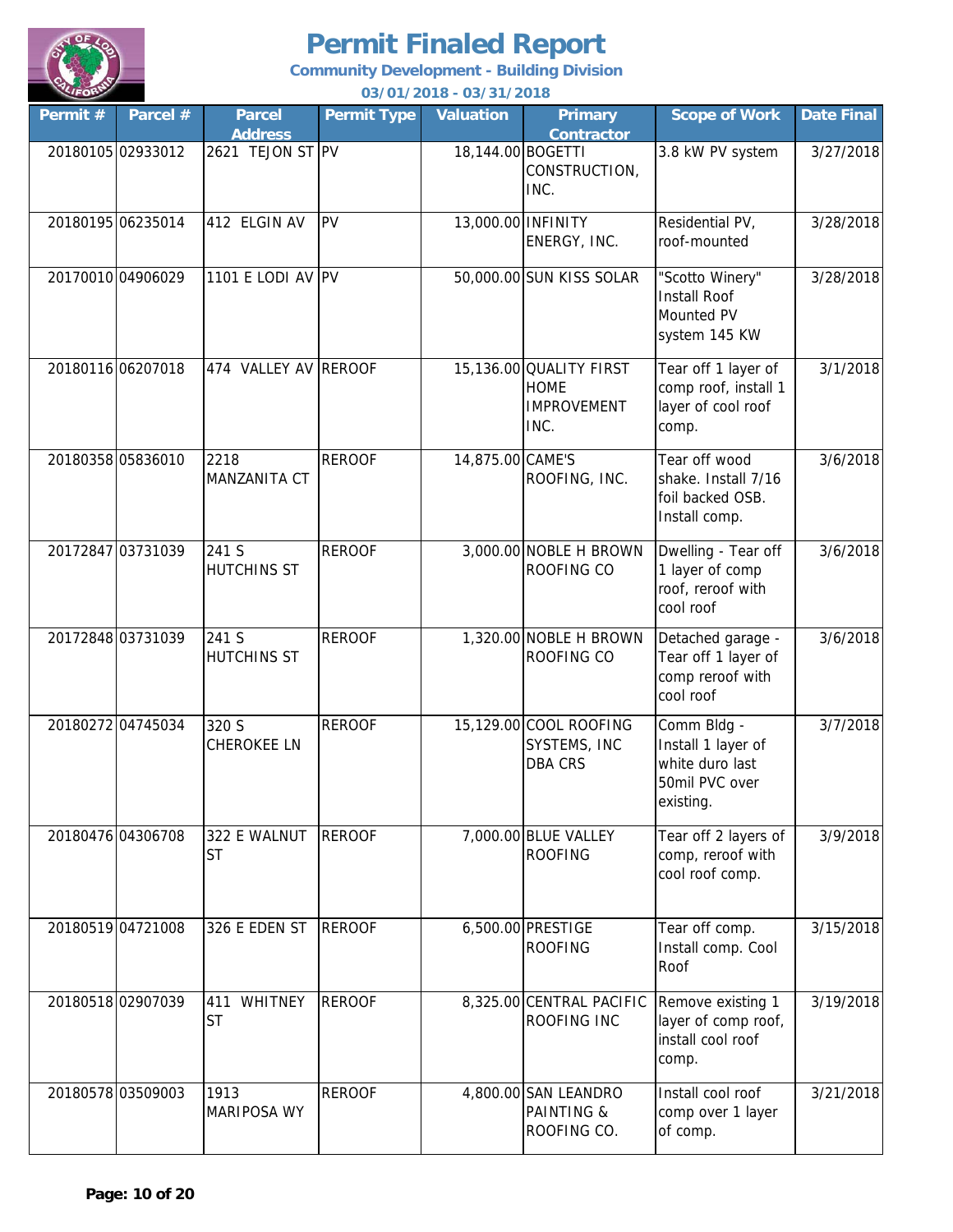

| $\sim$<br>Permit # | Parcel #          | <b>Parcel</b><br><b>Address</b> | <b>Permit Type</b> | 03/01/2010 - 03/31/2010<br><b>Valuation</b> | <b>Primary</b><br><b>Contractor</b>                    | <b>Scope of Work</b>                                                                                                                                                                                                                                                                                                                  | <b>Date Final</b> |
|--------------------|-------------------|---------------------------------|--------------------|---------------------------------------------|--------------------------------------------------------|---------------------------------------------------------------------------------------------------------------------------------------------------------------------------------------------------------------------------------------------------------------------------------------------------------------------------------------|-------------------|
| 20172297 02907013  |                   | 501<br><b>RUTLEDGE DR</b>       | <b>REROOF</b>      | 14,000.00 A-L-S                             | CONSTRUCTION<br>HOME REPAIR INC Roof                   | Tear off comp.<br>Install comp. Cool                                                                                                                                                                                                                                                                                                  | 3/28/2018         |
| 20180695 04102015  |                   | 1028 LINCOLN<br>AV              | <b>REROOF</b>      |                                             | 9,080.00 FAMES ROOFIN<br><b>INC</b>                    | Tear off 3 layer of<br>comp. Install comp<br>Cool Roof                                                                                                                                                                                                                                                                                | 3/28/2018         |
| 20172559 03519019  |                   | 700 HOWARD<br><b>ST</b>         | <b>RESADDRP</b>    |                                             | 25,000.00 HAROLD SILER<br>CONSTRUCTION,<br>INC.        | Addition of 76<br>square feet to<br>frame in porch.<br>Remodel bathroom<br>and dining room                                                                                                                                                                                                                                            | 3/1/2018          |
| 20180223 06232001  |                   | 1724 S<br>CHURCH ST             | <b>RESADDRP</b>    |                                             | 1,275.00 MANDAL<br>CONSTRUCTION<br>SERVICES, INC.      | Replacement - like<br>for like - 1 patio<br>door                                                                                                                                                                                                                                                                                      | 3/5/2018          |
|                    | 20180252 03102012 | 1708 W VINE<br><b>ST</b>        | <b>RESADDRP</b>    |                                             | 8,406.00 HOME DEPOT<br>USA INC., DBA<br>THE HOME DEPOT | Replace (6)<br>windows $& (2)$<br>patio doors                                                                                                                                                                                                                                                                                         | 3/5/2018          |
| 20170739 05854013  |                   | 2310 OLSON<br><b>DR</b>         | <b>RESADDRP</b>    | 276,000.00 MATHEWS                          | BUILDERS, INC.                                         | Fire damage repair<br>per property<br>evaluation:<br>Remove and<br>replace roof and<br>HVAC. Replace<br>damaged electric<br>wires plugs and<br>switches. Remove<br>and replace all<br>second story<br>windows. Replace<br>stucco around<br>window and<br>restucco house.<br><b>REVISION:</b><br>Addition of two<br>skylights (8/7/17) | 3/5/2018          |
| 20180373 04314009  |                   | 509 E WALNUT<br><b>ST</b>       | <b>RESADDRP</b>    |                                             |                                                        | 4,200.00 GARY A EDWARDS Located at 509 1/2<br>E Walnut Street off<br>of alley -<br>Demo shower<br>only. Replace<br>shower valve pan<br>and surround.                                                                                                                                                                                  | 3/5/2018          |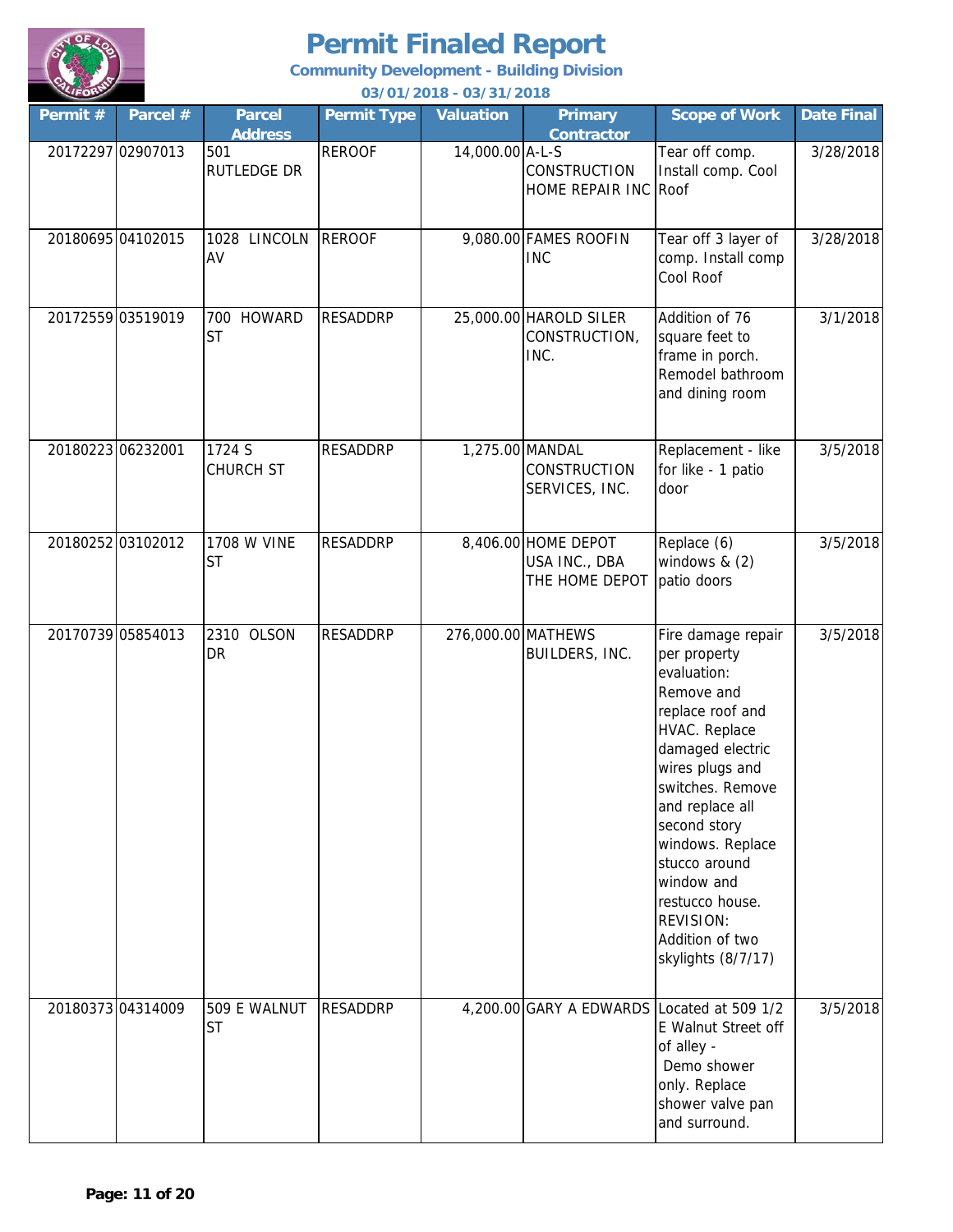

| Permit # | Parcel #          | <b>Parcel</b><br><b>Address</b>        | <b>Permit Type</b> | <b>Valuation</b> | <b>Primary</b><br><b>Contractor</b>                        | <b>Scope of Work</b>                                                                                                                                                             | <b>Date Final</b> |
|----------|-------------------|----------------------------------------|--------------------|------------------|------------------------------------------------------------|----------------------------------------------------------------------------------------------------------------------------------------------------------------------------------|-------------------|
|          | 20172885 05831014 | 1536 AMBER<br><b>LEAF WY</b>           | <b>RESADDRP</b>    |                  | 4,319.00 HONEYS AIR INC                                    | Blow in 1600 sq<br>feet of R-44<br>insulation                                                                                                                                    | 3/6/2018          |
|          | 20180005 03729009 | 319 W OAK ST                           | <b>RESADDRP</b>    |                  | 2,524.00 HALL'S WINDOW<br>CENTER INC.                      | Replace 2 windows<br>w/retrofit vinyl<br>windows-like for<br>like                                                                                                                | 3/6/2018          |
|          | 20172814 05846045 | 1705<br><b>PROVIDENCE</b><br><b>WY</b> | <b>RESADDRP</b>    |                  | 4,000.00 Servicemaster<br>Advantage                        | Replace column,<br>stucco repair,<br>framing, window,<br>replace front door,<br>replace drywall<br>60sf, replace<br>insulation 30 sf.<br>Damages done to<br>dwelling by vehicle. | 3/6/2018          |
|          | 20173014 04135005 | <b>DONNER</b><br>227<br><b>DR</b>      | <b>RESADDRP</b>    |                  | 5,010.00 MANDAL<br><b>CONSTRUCTION</b><br>SERVICES, INC.   | Replace 1 patio<br>slider and 6<br>windows. Like for<br>like.                                                                                                                    | 3/7/2018          |
|          | 20180282 03120010 | 1223 S<br><b>HUTCHINS ST</b>           | <b>RESADDRP</b>    |                  | 13,599.00 BELL BROTHER'S<br><b>HEATING AND</b><br>AIR INC. | $(17)$ windows -<br>change out                                                                                                                                                   | 3/7/2018          |
|          | 20180222 02739037 | 1221<br><b>SALZBURG LN</b>             | <b>RESADDRP</b>    |                  | 3,950.00 MANDAL<br>CONSTRUCTION<br>SERVICES, INC.          | Replacement-like<br>for like- 2 exterior<br>doors                                                                                                                                | 3/8/2018          |
|          | 20172419 04312318 | 415 E OAK ST                           | <b>RESADDRP</b>    | 7,712.00 STACY   | PLASTERING INC.                                            | @ 415 1/2 - tear<br>off existing siding<br>and install<br>insulation, lath and<br>stucco.                                                                                        | 3/8/2018          |
|          | 20170074 06012104 | 2116<br>NEWBURY CI                     | <b>RESADDRP</b>    |                  | 500.00 MANDAL<br><b>CONSTRUCTION</b><br>SERVICES, INC.     | Replace like for<br>like. Fire door to<br>garage.                                                                                                                                | 3/8/2018          |
|          | 20180261 04510020 | 316 PARK ST                            | <b>RESADDRP</b>    |                  | 6,600.00 BG MCGUIRE<br>CONSTRUCTION,<br>INC.               | Bathroom remodel -<br>Complete gut.<br>New shower pan &<br>fixtures. Tile<br>surround, new<br>exhaust fan &<br>lights.                                                           | 3/9/2018          |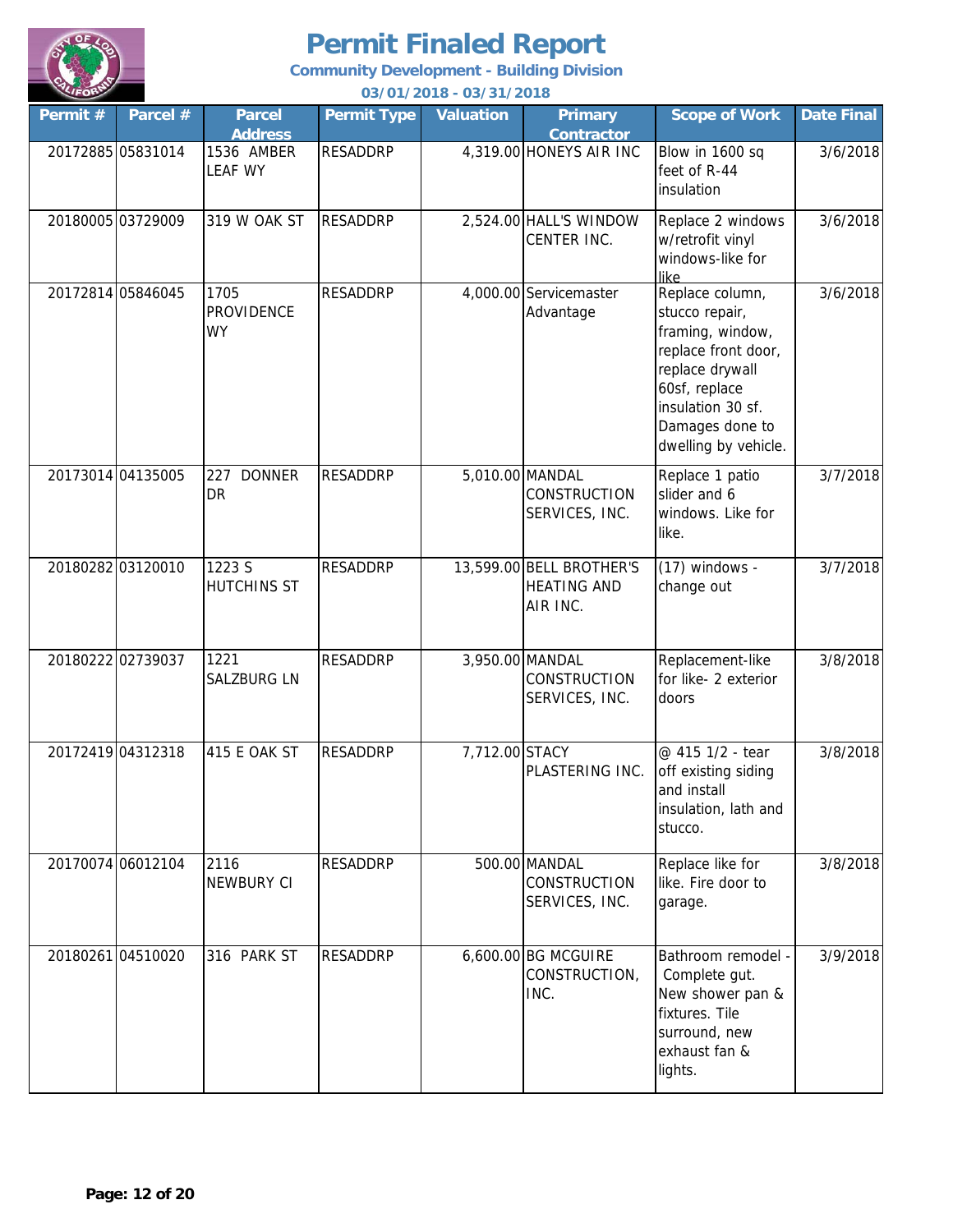

**Community Development - Building Division**

| Permit # | Parcel #          | <b>Parcel</b><br><b>Address</b> | <b>Permit Type</b> | <b>Valuation</b> | <b>Primary</b><br><b>Contractor</b>                      | <b>Scope of Work</b>                                                                                                                                                                                                                                                          | <b>Date Final</b> |
|----------|-------------------|---------------------------------|--------------------|------------------|----------------------------------------------------------|-------------------------------------------------------------------------------------------------------------------------------------------------------------------------------------------------------------------------------------------------------------------------------|-------------------|
|          | 20172631 03731019 | 216 S ROSE ST                   | <b>RESADDRP</b>    |                  | 3,000.00 LISA M JENNINGS<br><b>GENERAL</b><br>CONTRACTOR | Dwelling-Remove<br>& replace windows,<br>replace siding<br>where noted.                                                                                                                                                                                                       | 3/12/2018         |
|          | 20172634 03731019 | 216 S ROSE ST                   | <b>RESADDRP</b>    |                  | 1,050.00 LISA M JENNINGS<br><b>GENERAL</b><br>CONTRACTOR | Detached garage -<br>replace siding                                                                                                                                                                                                                                           | 3/12/2018         |
|          | 20180280 03721004 | 511 W LOCUST<br><b>ST</b>       | <b>RESADDRP</b>    | 22,466.00 JUDSON | <b>ENTERPRISES</b><br>INC. DBA: K-<br><b>DESIGNERS</b>   | Replace (12)<br>windows - like for<br>like, replace 3-wall<br>shower & change<br>valve                                                                                                                                                                                        | 3/12/2018         |
|          | 20180331 04719308 | 324 E LODI AV                   | <b>RESADDRP</b>    |                  | 1,200.00 OWNER OF<br><b>RECORD</b>                       | Apt B - Stucco over<br>wood siding                                                                                                                                                                                                                                            | 3/12/2018         |
|          | 20180097 05841024 | 1972<br>YORKTOWN DR             | <b>RESADDRP</b>    |                  | 15,400.00 GARY A EDWARDS   Install 5 can lights          | and 3 under<br>cabinet lights in the<br>kitchen. Will also<br>be doing some<br>Sheetrock<br>patchwork as<br>needed from<br>installing lights. -<br>Scope Revision to<br>include Kitchen<br>remodel with all<br>new cabinets and<br>appliances located<br>in the same location | 3/12/2018         |
|          | 20172306 03722210 | 612 W LOCUST<br><b>ST</b>       | <b>RESADDRP</b>    |                  | 18,000.00 OWNER OF<br><b>RECORD</b>                      | Kitchen remodel,<br>rewire kitchen. Re-<br>plumb kitchen.<br>Bathroom remodel,<br>bathroom plumbing,<br>bathroom<br>electrical. (See Stop<br>Work Notice issued<br>10/3/2017)                                                                                                 | 3/12/2018         |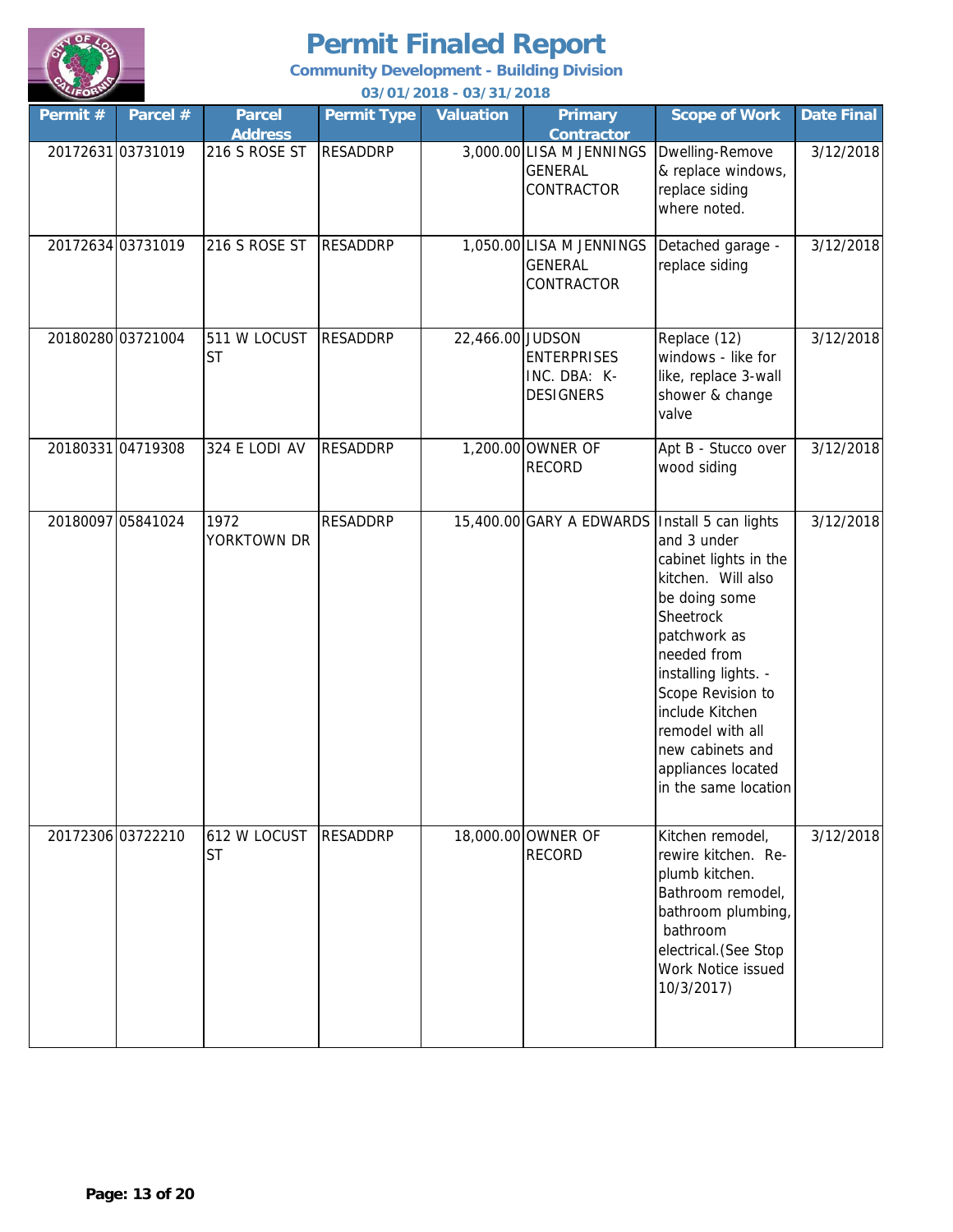

**Community Development - Building Division**

| Permit # | Parcel #          | <b>Parcel</b><br><b>Address</b>                           | <b>Permit Type</b> | <b>Valuation</b> | <b>Primary</b><br><b>Contractor</b>                                              | <b>Scope of Work</b>                                                                                                                                                                                   | <b>Date Final</b> |
|----------|-------------------|-----------------------------------------------------------|--------------------|------------------|----------------------------------------------------------------------------------|--------------------------------------------------------------------------------------------------------------------------------------------------------------------------------------------------------|-------------------|
|          | 20171990 02925022 | 3025 PARK<br>OAK DR                                       | <b>RESADDRP</b>    |                  | $6,500.00$ GARY A EDWARDS                                                        | Replace water<br>heater. Run 10'<br>3/4" gas line from<br>water heater to<br>new gas range.<br>Relocate existing<br>electrical to<br>existing island in<br>middle of kitchen.<br>Install 6 can lights. | 3/13/2018         |
|          | 20172650 02715005 | 2131 CORBIN<br>LN                                         | <b>RESADDRP</b>    |                  | 5,570.00 ALL AIR INC DBA:<br>ALL AIR<br><b>HEATING &amp; AIR</b><br>CONDITIONING | Replace HVAC duct<br>work only                                                                                                                                                                         | 3/14/2018         |
|          | 20172620 03533001 | NEPLUS CT RESADDRP<br>321                                 |                    |                  | 10,910.00 TOKAY GLASS                                                            | Apartment<br>Building, Units<br>1, 17, 18, 19, 20 & 22<br>- Retro-fit windows<br>& patio doors                                                                                                         | 3/14/2018         |
|          | 20180311 03533001 | NEPLUS CT RESADDRP<br>321                                 |                    |                  | 24,975.00 TOKAY GLASS                                                            | Apartment Building<br>- Replace windows<br>and door units<br>4, 6, 8, 10, 11, 15, 27, 7<br>,16,14 and laundry<br>room                                                                                  | 3/14/2018         |
|          | 20171694 02730007 | 2425<br><b>GRENOBLE CT</b>                                | <b>RESADDRP</b>    |                  | 11,390.00 OWNER OF<br><b>RECORD</b>                                              | Solar support<br>structure/covered<br>patio (304 sf)                                                                                                                                                   | 3/14/2018         |
|          | 20172489 05865004 | 2951<br><b>REYNOLDS</b><br><b>RANCH</b><br><b>PARKWAY</b> | <b>RESADDRP</b>    |                  | 9,172.00 HILBERS INC                                                             | Rubicon Carport A -<br>Install 8-stall<br>carport cover                                                                                                                                                | 3/15/2018         |
|          | 20172490 05865004 | 2951<br><b>REYNOLDS</b><br><b>RANCH</b><br><b>PARKWAY</b> | <b>RESADDRP</b>    |                  | 9,172.00 HILBERS INC                                                             | Rubicon Carport B -<br>Install 8-stall<br>carport cover                                                                                                                                                | 3/15/2018         |
|          | 20172491 05865004 | 2951<br><b>REYNOLDS</b><br><b>RANCH</b><br>PARKWAY        | RESADDRP           |                  | 9,172.00 HILBERS INC                                                             | Rubicon Carport C -<br>Install 8-stall<br>carport cover                                                                                                                                                | 3/15/2018         |
|          | 20180284 05865004 | 2951<br><b>REYNOLDS</b><br><b>RANCH</b><br>PARKWAY        | <b>RESADDRP</b>    |                  | 12,000.00 HILBERS INC                                                            | Rubicon Carport U -<br>Install 4-stall<br>carport cover                                                                                                                                                | 3/15/2018         |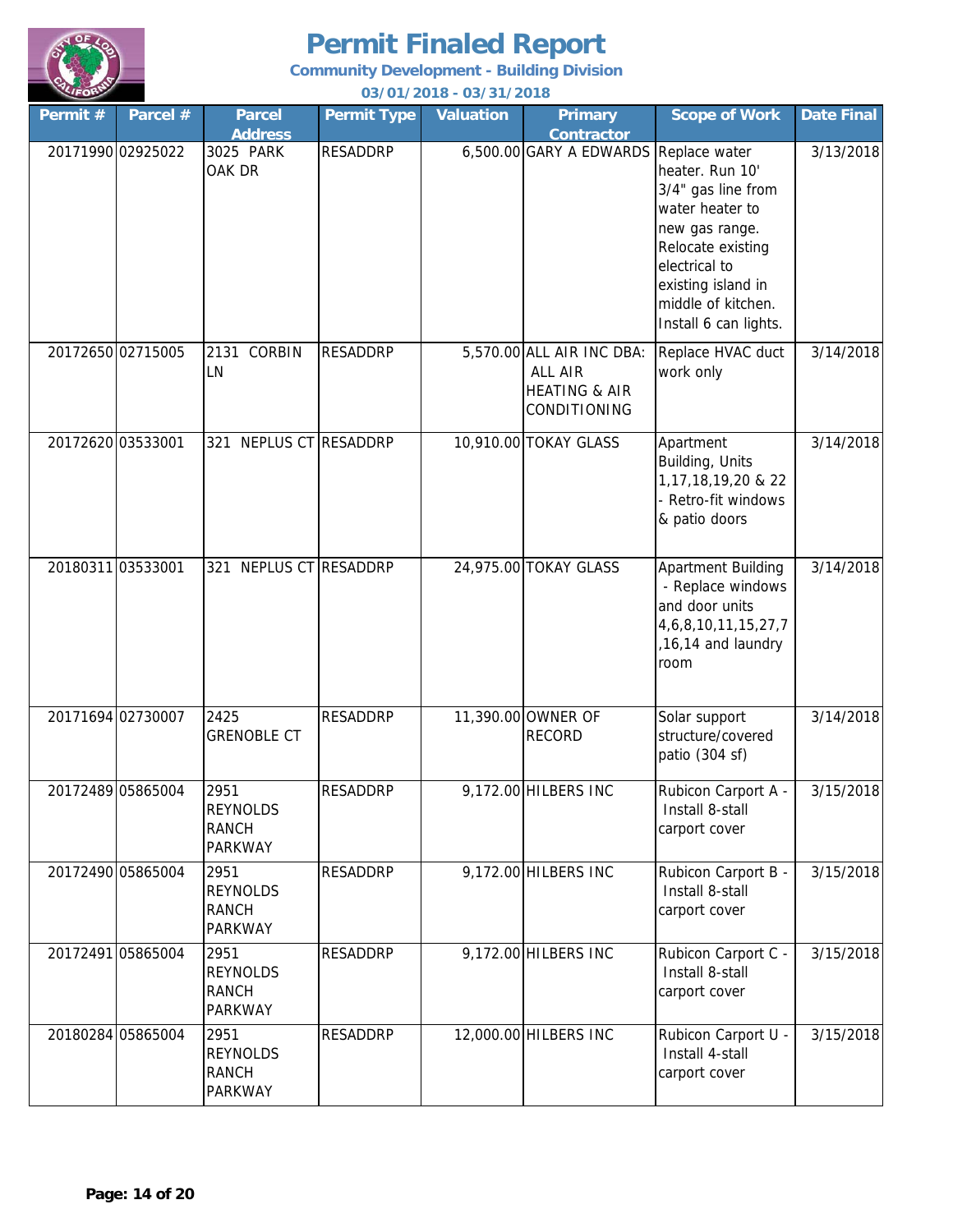

|                   |                   |                                 |                    | 037 0 17 20 10 - 037 3 17 20 10 |                                                    |                                                                                                                                                                                                                                  |                   |
|-------------------|-------------------|---------------------------------|--------------------|---------------------------------|----------------------------------------------------|----------------------------------------------------------------------------------------------------------------------------------------------------------------------------------------------------------------------------------|-------------------|
| Permit #          | Parcel #          | <b>Parcel</b><br><b>Address</b> | <b>Permit Type</b> | <b>Valuation</b>                | <b>Primary</b><br><b>Contractor</b>                | <b>Scope of Work</b>                                                                                                                                                                                                             | <b>Date Final</b> |
|                   | 20172807 03519025 | 708 N LOMA DR RESADDRP          |                    |                                 | 4,500.00 OWNER OF<br><b>RECORD</b>                 | Roof over existing<br>1 layer of comp<br>with comp. Install<br>R-38 insulation in<br>ceiling                                                                                                                                     | 3/19/2018         |
|                   | 20170379 05847030 | 1721<br><b>JAMESTOWN</b><br>DR  | <b>RESADDRP</b>    |                                 | 2,800.00 OWNER OF<br><b>RECORD</b>                 | Replace fiberglass<br>shower with<br>fiberglass pan that<br>is tileable & tile<br>walls & new mixing<br>valve in master<br>bath                                                                                                  | 3/19/2018         |
|                   | 20171297 03323025 | 610 S<br><b>HAMPTON DR</b>      | <b>RESADDRP</b>    |                                 | 15,000.00 REENABEAN<br>CONSTRUCTION,<br><b>LLC</b> | Kitchen Remodel:<br>Replace existing<br>with new in same<br>location -<br>cabinetry,<br>appliances. Hook<br>up new sink &<br>faucet. Upgrade<br>existing plugs to<br>GFI. Install<br>recessed lighting<br>on dimmer<br>switches. | 3/19/2018         |
|                   | 20162518 04519013 | 730 S<br>PLEASANT AV            | <b>RESADDRP</b>    | 5,150.00 MANDAL                 | <b>CONSTRUCTION</b><br>SERVICES, INC.              | Replace (9)<br>windows. like for<br>like same location                                                                                                                                                                           | 3/20/2018         |
|                   | 20170923 02720049 | 2304<br><b>COCHRAN RD</b>       | <b>RESADDRP</b>    |                                 | 16,000.00 OWNER OF<br><b>RECORD</b>                | Replace existing<br>siding & rock<br>veneer with stucco<br>& new stone<br>veneer,                                                                                                                                                | 3/20/2018         |
|                   | 20172542 05867033 | 166 MERTON<br><b>WY</b>         | RESADDRP           |                                 | 5,000.00 WESTERN SKY-<br>PATIO COVERS              | Install (2) attached<br>aluminum patio<br>covers 266 sf)                                                                                                                                                                         | 3/20/2018         |
| 20180419 06204321 |                   | 1518 S<br><b>SCHOOL ST</b>      | <b>RESADDRP</b>    |                                 | 2,867.00 TOKAY GLASS                               | Replace 8 windows<br>like for like                                                                                                                                                                                               | 3/20/2018         |
|                   | 20162532 06262002 | 1602<br><b>BLACKBIRD PL</b>     | RESADDRP           |                                 | 22,482.00 OWNER OF<br><b>RECORD</b>                | Install patio cover<br>600 sq ft                                                                                                                                                                                                 | 3/21/2018         |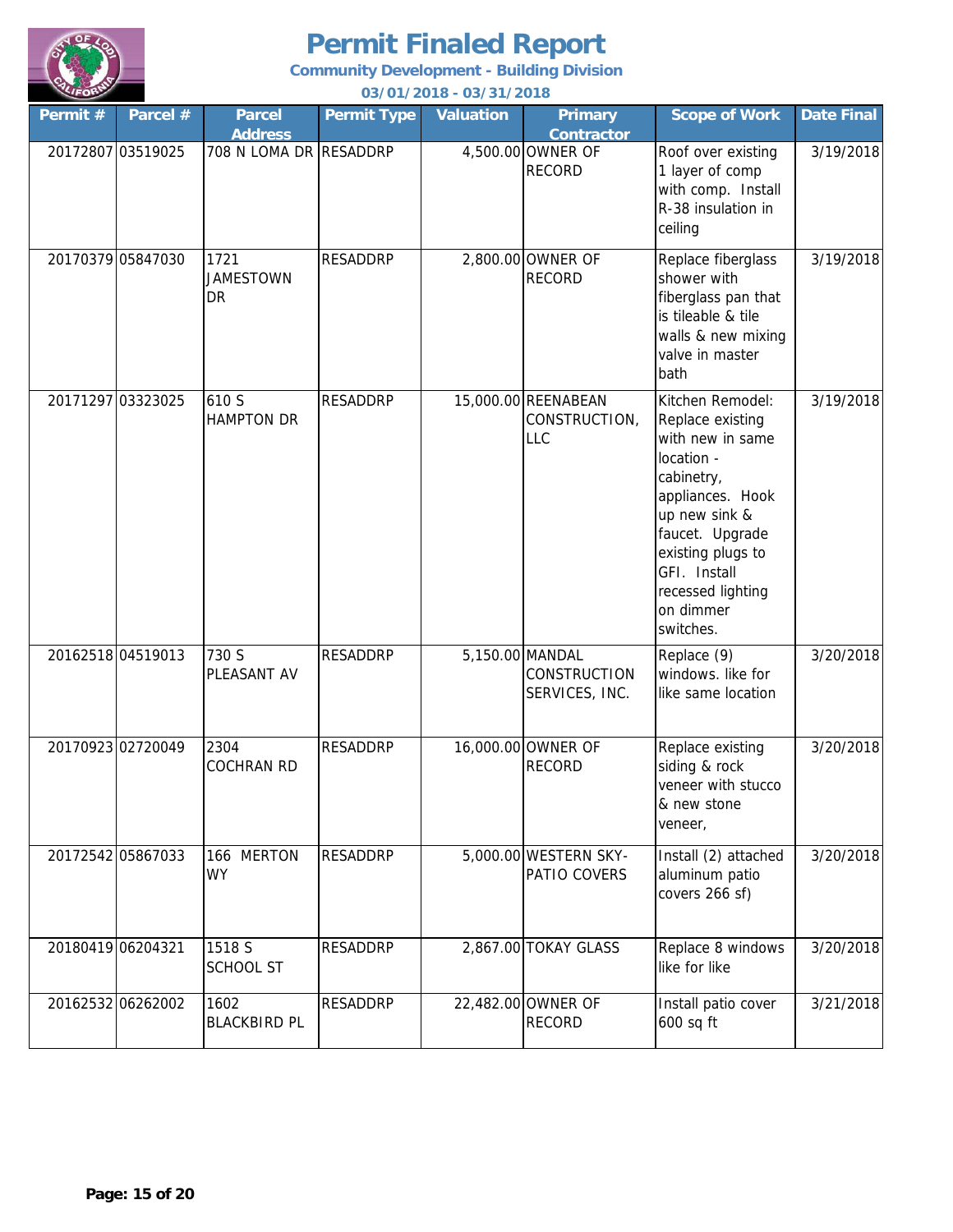

**Community Development - Building Division**

| Permit # | Parcel #          | <b>Parcel</b><br><b>Address</b>       | <b>Permit Type</b> | <b>Valuation</b> | <b>Primary</b><br><b>Contractor</b>                            | <b>Scope of Work</b>                                                                                                                                                                   | <b>Date Final</b> |
|----------|-------------------|---------------------------------------|--------------------|------------------|----------------------------------------------------------------|----------------------------------------------------------------------------------------------------------------------------------------------------------------------------------------|-------------------|
|          | 20172815 04112008 | 200 W TURNER<br><b>RD</b>             | <b>RESADDRP</b>    |                  | 20,000.00 OWNER OF<br><b>RECORD</b>                            | Apt #1 - Replace<br>kitchen cabinets,<br>replace sink,<br>replace sheet rock,<br>new tile. Replace<br>cabinets, vanity,<br>sinks, sheet rock &<br>tile in both<br>bathrooms.           | 3/22/2018         |
|          | 20180382 03536020 | 8 N<br>WELLINGTON<br><b>WY</b>        | <b>RESADDRP</b>    |                  | 3,085.00 MANDAL<br>CONSTRUCTION<br>SERVICES, INC.              | Replace (2)<br>exterior doors,<br>front and back.<br>Like for like.                                                                                                                    | 3/23/2018         |
|          | 20172952 03322037 | 709<br><b>ATHERTON DR</b>             | <b>RESADDRP</b>    |                  | 2,587.00 HONEYS AIR INC                                        | Blow in 1765 sf R-<br>44 insulation in attic                                                                                                                                           | 3/23/2018         |
|          | 20180231 04520206 | 124<br>CHESTNUT ST                    | <b>RESADDRP</b>    | 2,200.00 A-1     | <b>EXTERMINATORS</b>                                           | Replace 8 to 10<br>sheets of T-111<br>siding & trim on<br>north, south & east<br>side of dwelling                                                                                      | 3/23/2018         |
|          | 20172987 06204209 | 1506 S<br>SACRAMENTO<br><b>ST</b>     | <b>RESADDRP</b>    |                  | 25,000.00 DELTA BAY<br><b>BUILDERS &amp;</b><br><b>ROOFING</b> | Replace water<br>heater with<br>tankless water<br>heater. HVAC<br>package unit, 9<br>windows, 1 sliding<br>glass door and<br>shower valves.<br>Relocate 100 amp<br>main service panel, | 3/26/2018         |
|          | 20180694 03940015 | 1127 N HAM LN RESADDRP                |                    |                  | 500.00 BRAD POSER                                              | Replace (4)<br>windows like for<br>like.                                                                                                                                               | 3/27/2018         |
|          | 20180541 06236022 | 270<br><b>MEADOWLARK</b><br><b>WY</b> | <b>RESADDRP</b>    |                  | 7,680.00 MANDAL<br>CONSTRUCTION<br>SERVICES, INC.              | Replace like for like<br>1 patio slider & 16<br>windows                                                                                                                                | 3/27/2018         |
|          | 20180381 04503009 | 613 S LEE AV                          | <b>RESADDRP</b>    |                  | 500.00 MANDAL<br>CONSTRUCTION<br>SERVICES, INC.                | Replace 1 front<br>door. Like for like                                                                                                                                                 | 3/27/2018         |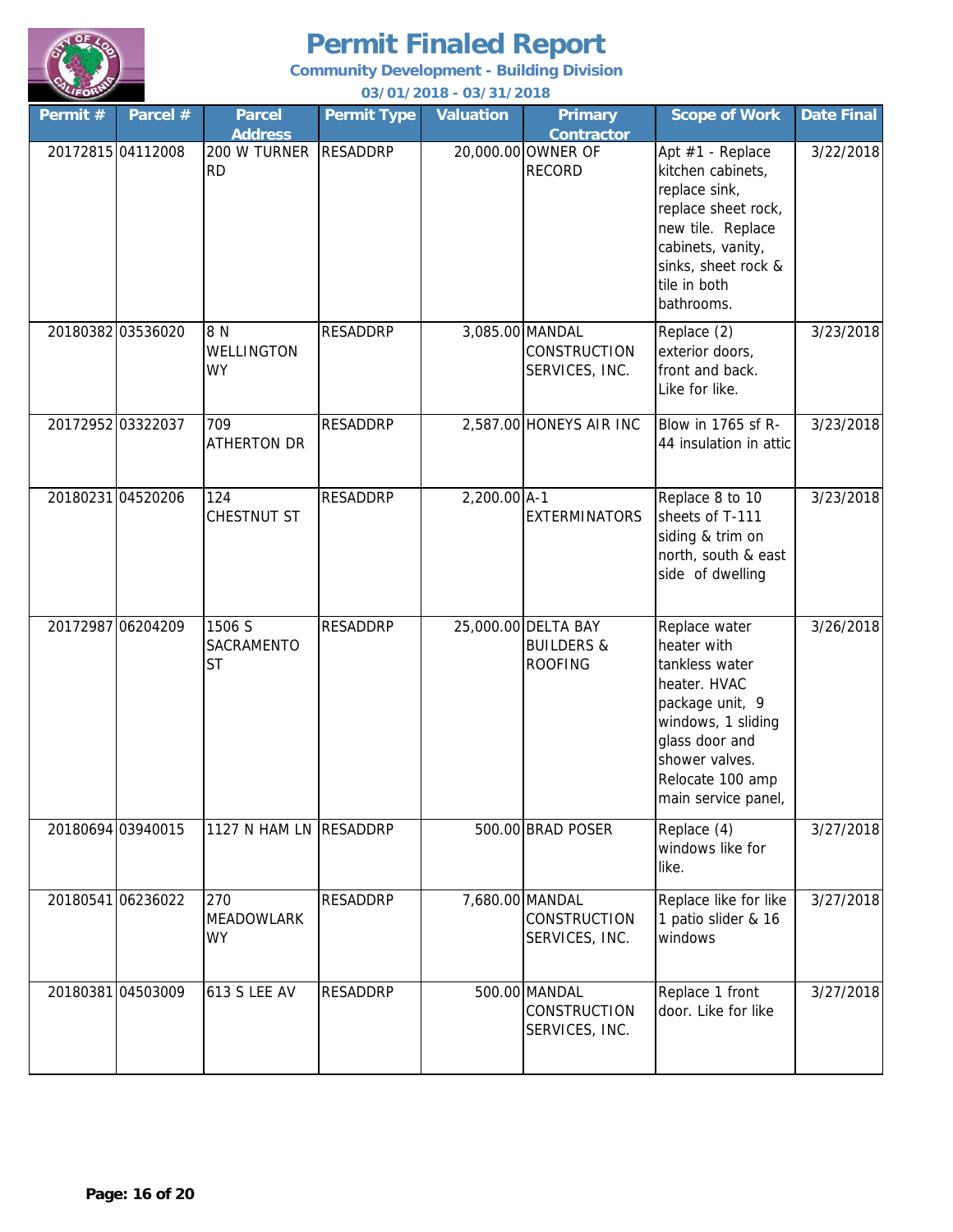

**Community Development - Building Division**

| Permit # | Parcel #          | <b>Parcel</b><br><b>Address</b> | <b>Permit Type</b> | <b>Valuation</b> | <b>Primary</b><br><b>Contractor</b>                   | <b>Scope of Work</b>                                                                                                                                                                            | <b>Date Final</b> |
|----------|-------------------|---------------------------------|--------------------|------------------|-------------------------------------------------------|-------------------------------------------------------------------------------------------------------------------------------------------------------------------------------------------------|-------------------|
|          | 20161724 02709012 | 2351<br>CABRILLO CI             | <b>RESADDRP</b>    | 150,000.00 BH    | CONSTRUCTION<br>& LAND CO., INC.                      | Interior remodel,<br>replace (e)<br>windows & 20 sf<br>addition to dining<br>room.                                                                                                              | 3/27/2018         |
|          | 20180310 04731226 | 824 S CENTRAL<br>AV             | <b>RESADDRP</b>    |                  | 2,000.00 OWNER OF<br><b>RECORD</b>                    | Main bathroom<br>remodel replace<br>everything same<br>location - Work<br>started without a<br>permit.                                                                                          | 3/27/2018         |
|          | 20180140 02713412 | WOOD DR<br>351                  | <b>RESADDRP</b>    | 12,350.00 J T M  | CONSTRUCTION,<br>INC.                                 | Replace shower<br>pan and valve in<br>master bath.,<br>Replace tub and<br>valve in guest<br>bath. Install<br>sheetrock over<br>shower wall<br>openings. Replace<br>11 windows like for<br>like. | 3/27/2018         |
|          | 20172949 06204325 | 1448 S<br><b>SCHOOL ST</b>      | <b>RESADDRP</b>    | 8,000.00 JAMES   | GALARNEAU<br>ELECTRIC, INC.<br>dba JG<br>CONSTRUCTION | Electrical panel<br>upgrade from 100<br>amp to 200 amp<br>(new location) and<br>re-wire house.<br>Insulation, drywall,<br>repair joists & new<br>fire door to garage<br>for fire damage.        | 3/28/2018         |
|          | 20180412 05831037 | 1537 AMBER<br><b>LEAF WY</b>    | <b>RESADDRP</b>    |                  | 4,000.00 BURNETT<br>CONSTRUCTION                      | Remove (2)<br>windows and<br>replace with slider.<br>Reframe, install<br>siding and move<br>outlet.                                                                                             | 3/28/2018         |
|          | 20180478 02955043 | 3040<br><b>BELMONT DR</b>       | <b>RESADDRP</b>    |                  | 11,128.00 FIVE STAR HOME<br><b>IMPROVEMENT</b>        | Attached patio<br>cover (292 sf) with<br>(2) ceiling fans                                                                                                                                       | 3/28/2018         |
|          | 20180535 02956069 | 3045<br>CELEBRATION<br>DR       | <b>RESADDRP</b>    |                  | 6,000.00 FIVE STAR HOME<br><b>IMPROVEMENT</b>         | Install attached<br>patio cover with<br>fan/light 336 sq ft                                                                                                                                     | 3/28/2018         |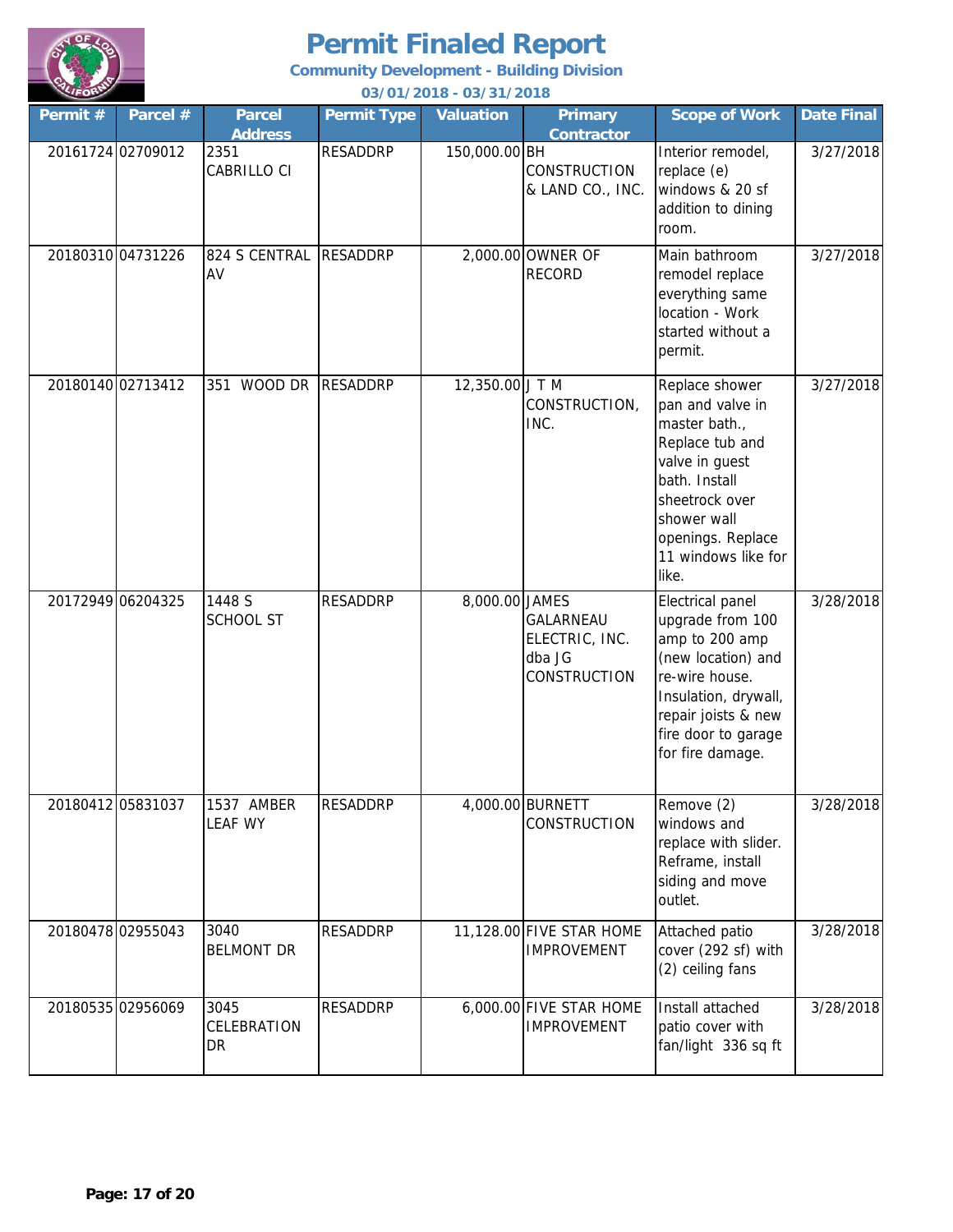

**Community Development - Building Division**

| LIFORT            |                   |                                  |                    | 03/01/2018 - 03/31/2018 |                                                           |                                                                                      |                   |
|-------------------|-------------------|----------------------------------|--------------------|-------------------------|-----------------------------------------------------------|--------------------------------------------------------------------------------------|-------------------|
| Permit #          | Parcel $#$        | <b>Parcel</b><br><b>Address</b>  | <b>Permit Type</b> | <b>Valuation</b>        | <b>Primary</b><br><b>Contractor</b>                       | <b>Scope of Work</b>                                                                 | <b>Date Final</b> |
|                   | 20180164 03722214 | 121 N<br><b>CALIFORNIA ST</b>    | <b>RESADDRP</b>    |                         | 6,500.00 BRATCHER<br><b>CONSTRUCTION</b>                  | Duplex 121 & 123<br>N. California St. -<br>Replace all<br>windows - like for<br>like | 3/29/2018         |
|                   | 20180355 03928015 | 514 WILLOW<br><b>GLEN DR</b>     | <b>RESADDRP</b>    | 38,750.00 TRINITY       | RENOVATION,<br>INC., DBA<br>KITCHENCRATE<br>AND BATHCRATE | Kitchen and guest<br>bath remodel.                                                   | 3/29/2018         |
| 20163123 02955001 |                   | <b>NOBEL AV</b><br>111           | <b>SFDDTACH</b>    |                         | 293,788.00 FCB HOMES                                      | New Single Family<br>Dwelling 3<br>bedroom 3418 sq<br>ft MP402A                      | 3/5/2018          |
| 20163167 02956007 |                   | 224<br><b>HEIRLOOM AV</b>        | <b>SFDDTACH</b>    |                         | 235,259.00 FCB HOMES                                      | New Single Family<br>Dwelling 3<br>bedroom 2695 sq<br>ft MP203D                      | 3/5/2018          |
|                   | 20163166 02956006 | 216<br><b>HEIRLOOM AV</b>        | SFDDTACH           |                         | 235,101.78 FCB HOMES                                      | New Single Family<br>Dwelling MP202C,<br>3 bedroom, 2615<br>sq ft                    | 3/13/2018         |
| 20150935 02954011 |                   | 2763 DAZZLER<br><b>STREET</b>    | SFDDTACH           |                         | 252,170.00 FRONTIER LAND<br>COMPANIES                     | New single family<br>dwelling, 3<br>bedroom Master<br>Plan #302 B                    | 3/15/2018         |
|                   | 20162952 02956073 | 3021<br>CELEBRATION<br><b>DR</b> | <b>SFDDTACH</b>    |                         | 266,144.00 FCB HOMES                                      | New Single Family<br>Dwelling 3<br>bedroom, 2995 sq<br>ft MP302C                     | 3/19/2018         |
|                   | 20163186 02744027 | 1208<br>SAUVIGNON CT             | <b>SFDDTACH</b>    |                         | 275,000.00 GRUPE HOMES                                    | New Single Family<br>Dwelling 3<br>bedroom 2567 sq<br>ft MP1A                        | 3/19/2018         |
|                   | 20163131 02956003 | 192<br>HEIRLOOM AV               | SFDDTACH           |                         | 266,144.00 FCB HOMES                                      | New Single Family<br>Dwelling 3<br>bedroom 2995 sq<br>ft MP302C                      | 3/21/2018         |
|                   | 20163164 02955030 | 168<br>HEIRLOOM AV               | SFDDTACH           |                         | 285,448.00 FCB HOMES                                      | New Single Family<br>Dwelling 3<br>bedroom 3352 sq<br>ft MP401C                      | 3/22/2018         |
|                   | 20171959 05869049 | 3039 OLYMPIC<br>AV               | <b>SFDDTACH</b>    |                         | 202,935.00 FCB HOMES                                      | New Single Family<br>Dwelling 3<br>bedroom 2354 sq<br>ft MP2A                        | 3/26/2018         |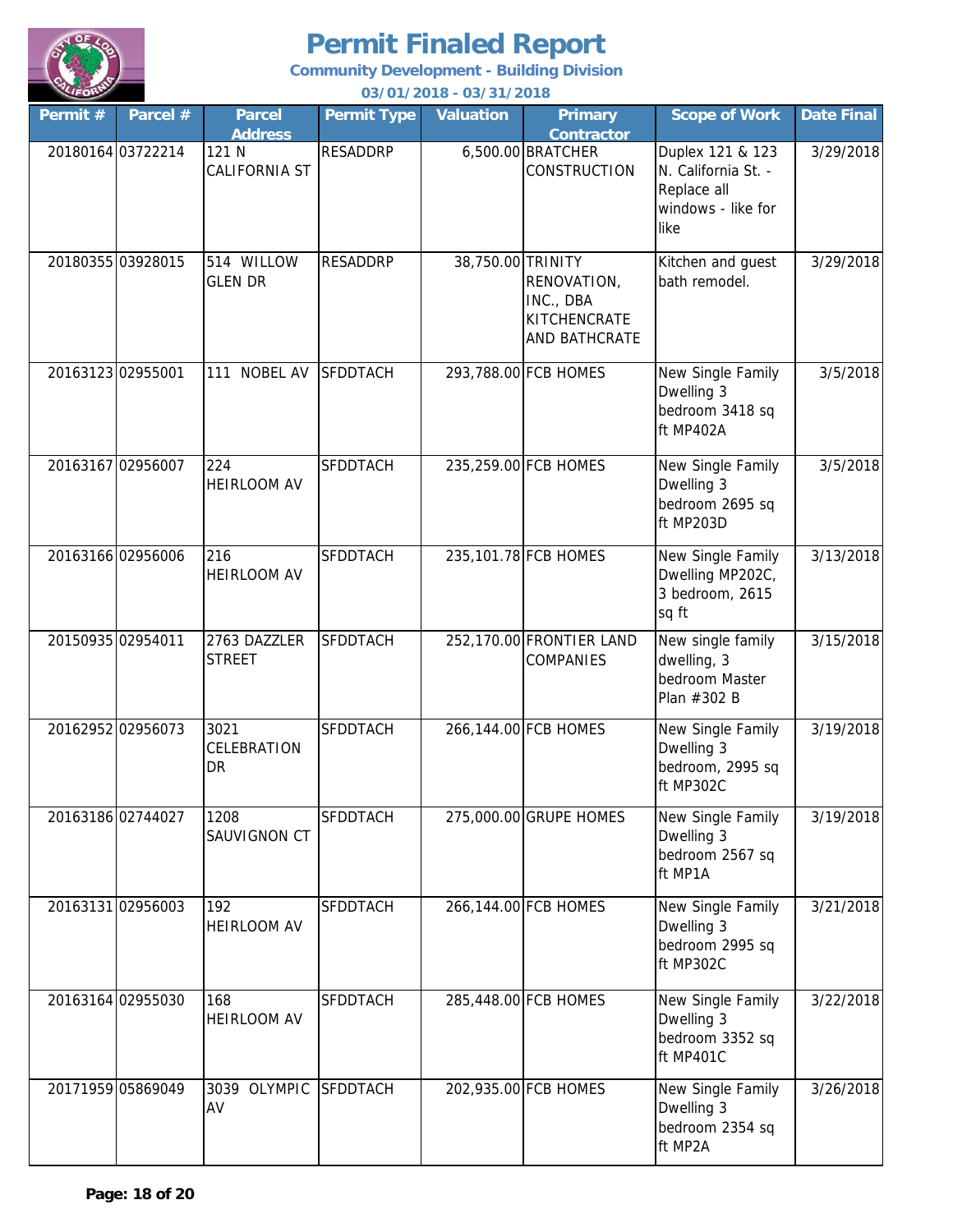

**Community Development - Building Division**

| Permit # | Parcel #          | <b>Parcel</b><br><b>Address</b> | <b>Permit Type</b> | <b>Valuation</b> | <b>Primary</b><br><b>Contractor</b>          | <b>Scope of Work</b>                                                                                                                                                  | <b>Date Final</b> |
|----------|-------------------|---------------------------------|--------------------|------------------|----------------------------------------------|-----------------------------------------------------------------------------------------------------------------------------------------------------------------------|-------------------|
|          | 20171960 05869050 | 3033 OLYMPIC<br>AV              | <b>SFDDTACH</b>    |                  | 186,108.00 FCB HOMES                         | New Single Family<br>Dwelling 3<br>bedroom 2189 sq<br>ft MP1C                                                                                                         | 3/26/2018         |
|          | 20171944 05869028 | 135 BING DR                     | <b>SFDDTACH</b>    |                  | 204,828.00 FCB HOMES                         | New Single Family<br>Dwelling 4<br>bedroom 2369 sq<br>ft MP3B                                                                                                         | 3/27/2018         |
|          | 20171955 05869029 | 3014 ADRIANA<br>LN              | <b>SFDDTACH</b>    |                  | 204,828.00 FCB HOMES                         | New Single Family<br>Dwelling 3<br>bedroom 2369 sq<br>ft MP3C                                                                                                         | 3/27/2018         |
|          | 20171956 05869030 | 3020 ADRIANA SFDDTACH<br>LN     |                    |                  | 186,108.00 FCB HOMES                         | New Single Family<br>Dwelling 3<br>bedroom 2189 sq<br>ft MP1A                                                                                                         | 3/27/2018         |
|          | 20151089 02954009 | 2747 DAZZLER<br><b>STREET</b>   | <b>SFDDTACH</b>    |                  | 293,788.00 FRONTIER LAND<br><b>COMPANIES</b> | New SFD - 3<br>bedroom - 3418<br>sq. ft - Plan 402C                                                                                                                   | 3/28/2018         |
|          | 20163185 02744026 | 1214<br>SAUVIGNON CT            | <b>SFDDTACH</b>    |                  | 275,000.00 GRUPE HOMES                       | New Single Family<br>Dwelling 3<br>bedroom 2782 sq<br>ft MP2C                                                                                                         | 3/28/2018         |
|          | 20171961 05869051 | 3027 OLYMPIC<br>AV              | <b>SFDDTACH</b>    |                  | 186,701.00 FCB HOMES                         | New Single Family<br>Dwelling 3<br>bedroom 2189 sq<br>ft MP1A                                                                                                         | 3/28/2018         |
|          | 20163160 02954027 | 249<br><b>LANDMARK LN</b>       | <b>SFDDTACH</b>    |                  | 255,068.00 FCB HOMES                         | New Single Family<br>Dwelling 3<br>bedroom 2906 sq<br>ft MP4C                                                                                                         | 3/29/2018         |
|          | 20172655 03119030 | 501 W<br><b>KETTLEMAN LN</b>    | <b>SIGN</b>        |                  | 9,505.00 VIKING SIGN<br><b>INSTALLATIONS</b> | Suite 1A -<br>Rabobank - Install<br>(3) sets channel<br>letters one on a<br>raceway. (3) non-<br>illuminated<br>directional signs<br>and (1) atm face<br>replacement. | 3/6/2018          |
|          | 20170627 04745031 | 430 S<br><b>CHEROKEE LN</b>     | <b>SIGN</b>        |                  | 2,500.00 P & Q Signs                         | @450 S Cherokee<br>Ln Suite E Install<br>(1) set illuminated<br>channel letters<br>"Lodi Halal Meat"                                                                  | 3/9/2018          |